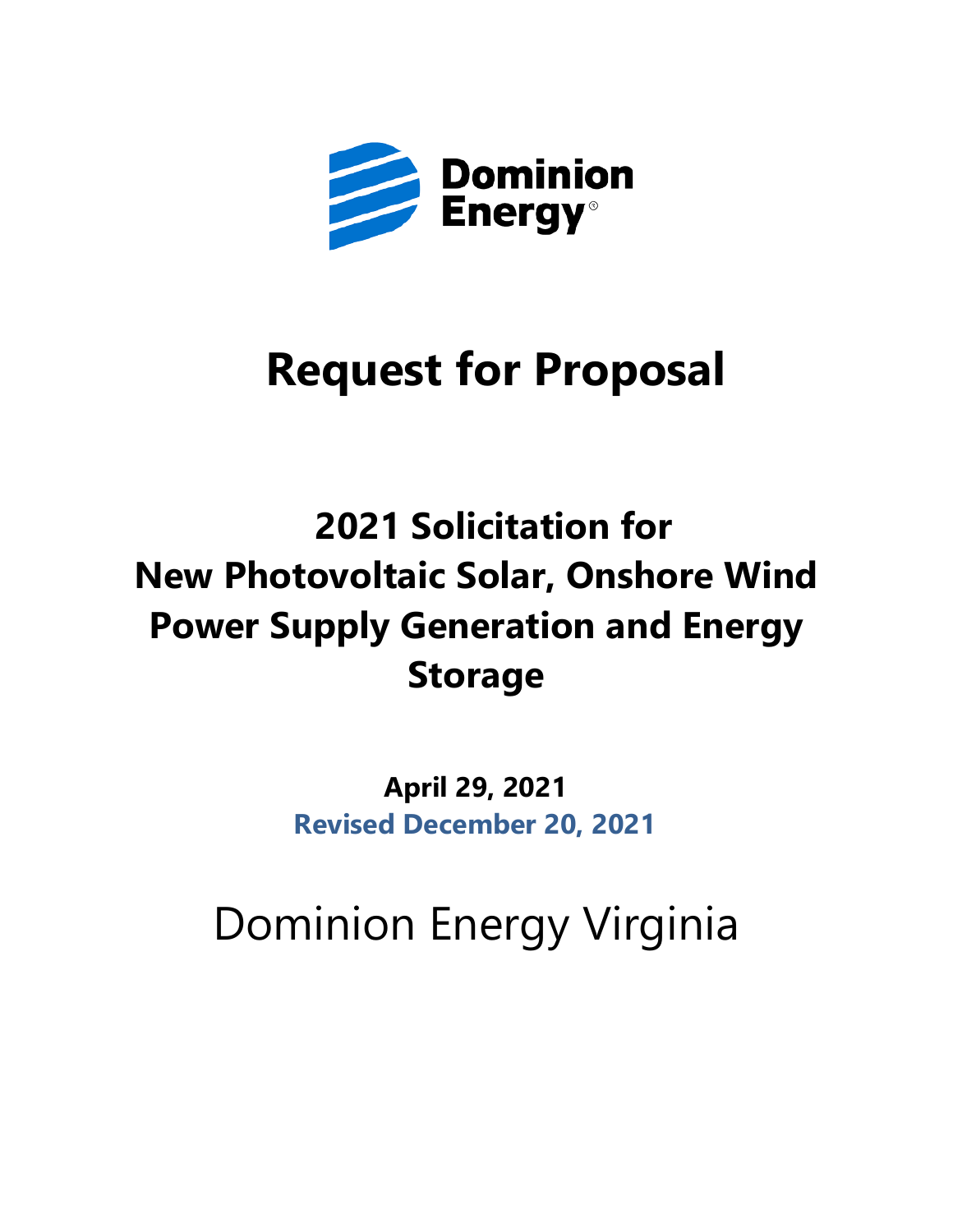# **TABLE OF CONTENTS**

# **Table of Contents**

<span id="page-1-0"></span>

| А.        |  |
|-----------|--|
| В.        |  |
| C.        |  |
| D.        |  |
| Ε.        |  |
| F.        |  |
| G.        |  |
| Η.        |  |
|           |  |
| A.        |  |
| <b>B.</b> |  |
| C.        |  |
| D.        |  |
|           |  |
| Α.        |  |
| В.        |  |
| C.        |  |
| D.        |  |
| Ε.        |  |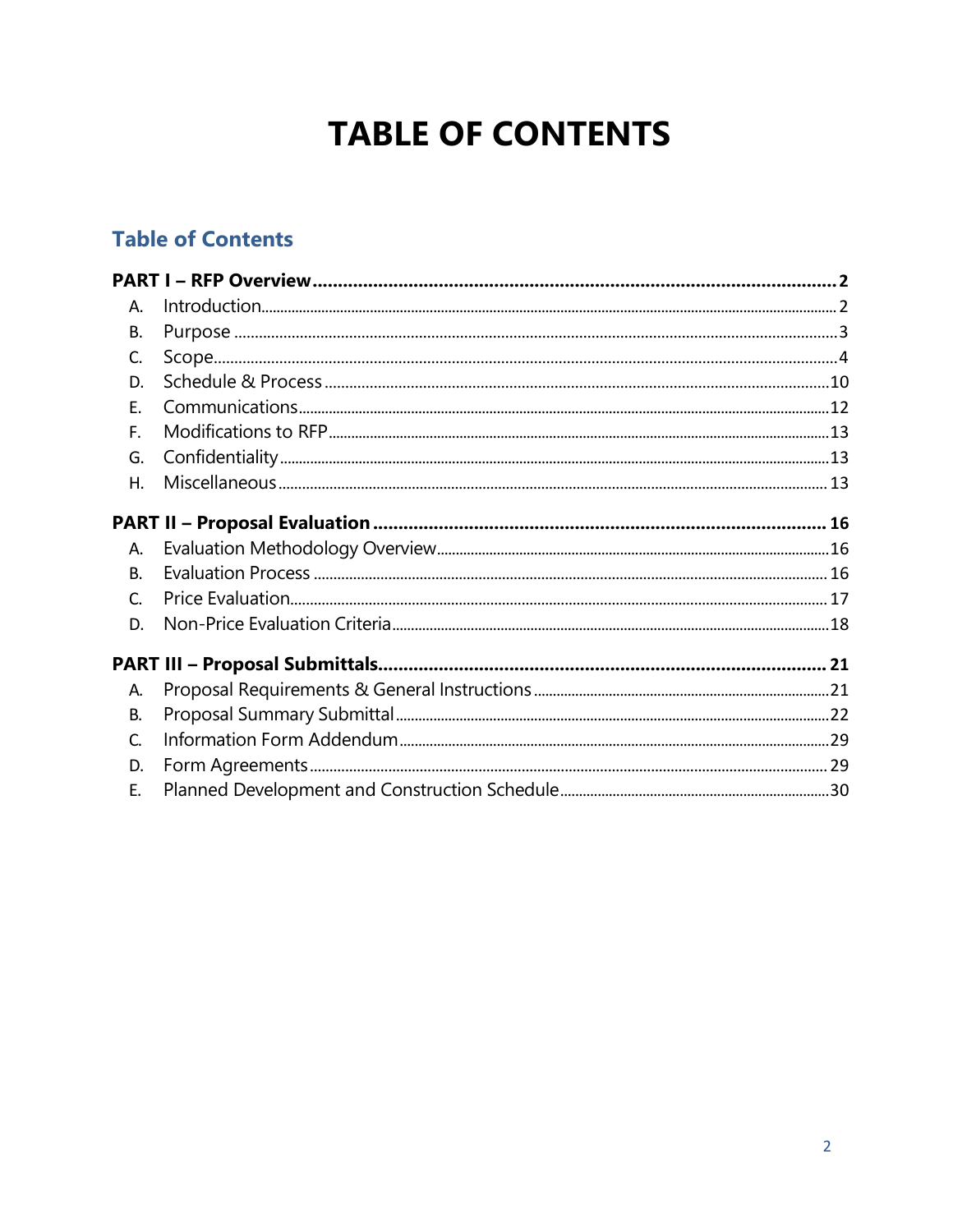# **PART I – RFP Overview**

#### <span id="page-2-0"></span>**A. Introduction**

More than 7 million customers in 16 states energize their homes and businesses with electricity or natural gas from Dominion Energy (NYSE: D), headquartered in Richmond, VA. The company is committed to sustainable, reliable, affordable, and safe energy and to achieving net zero carbon dioxide and methane emissions from its power generation and gas infrastructure operations by 2050. Please visit DominionEnergy.com to learn more.

Virginia Electric and Power Company (the "Company" or "Dominion Energy Virginia"), a wholly owned subsidiary of Dominion, is a regulated public utility that generates, transmits and distributes electricity for sale in Virginia. In May 2005, the Company became a member of the PJM Interconnection L.L.C. ("PJM") Regional Transmission Organization, which operates the wholesale electric grid in the Mid-Atlantic region of the United States. As a result, the Company transferred operational control of its transmission assets to PJM.

The Company has a diverse mix of generating resources consisting of Company-owned nuclear, fossil, hydro, pumped storage, biomass, off-shore wind, and solar facilities. Additionally, the Company purchases capacity and energy from non-utility generators and the PJM market.

## <span id="page-2-1"></span>**B. Purpose**

With this Request for Proposals ("RFP") dated April 29, 2021, Dominion Energy Virginia ("DEV") is soliciting proposal(s) (the "Proposal(s)") from bidders ("Bidders") for new photovoltaic ("PV") solar generation Unit Capacity, new PV solar generation paired with energy storage Unit Capacity, new onshore wind Unit Capacity (as defined in Section I.C.1, below), new onshore wind paired with energy storage Unit Capacity, or new standalone energy storage Unit Capacity.

The need for additional generation resources to serve the Company's projected customer load was identified in the Company's 2011-2020 Integrated Resource Plans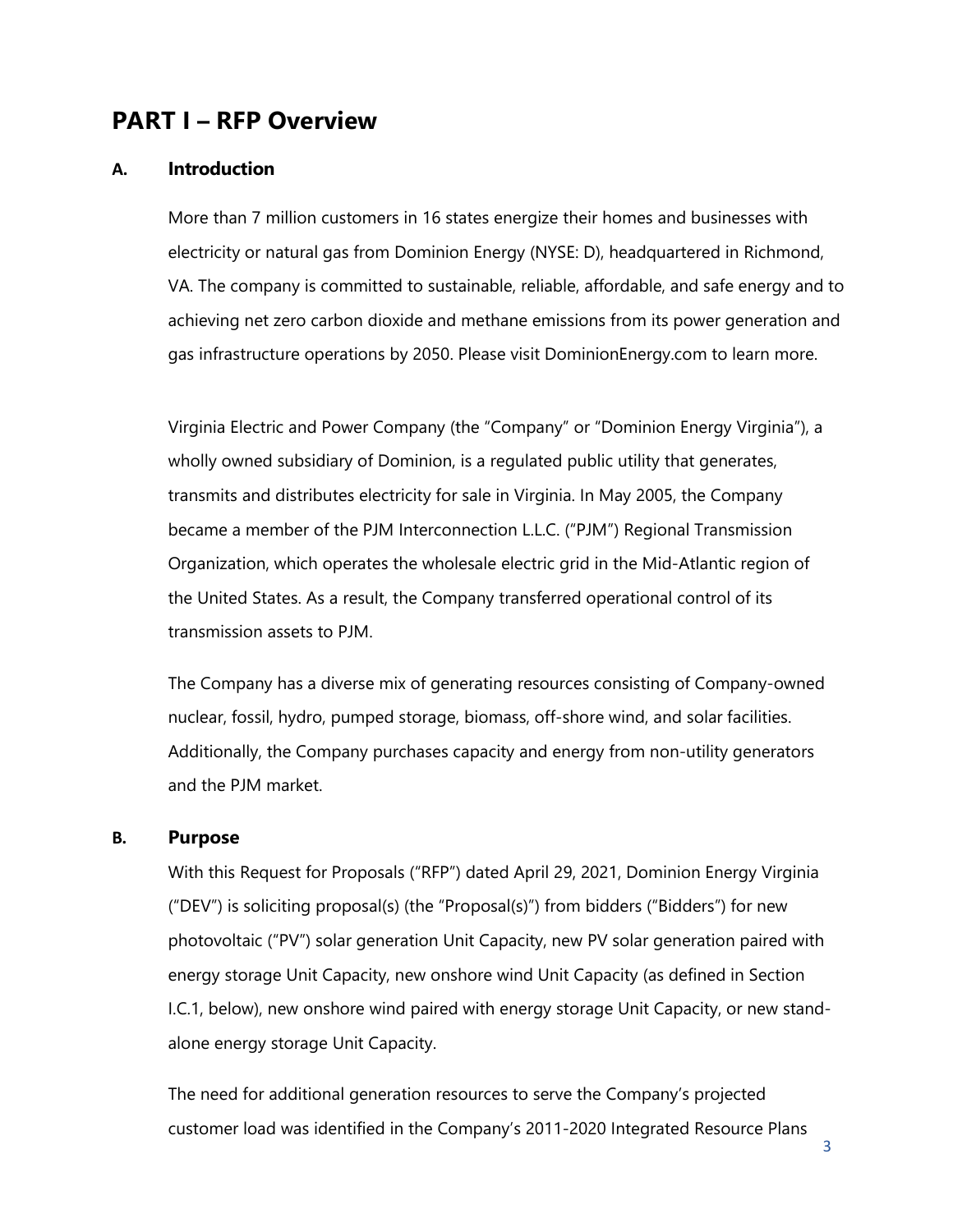("IRPs"). The IRP is the Company's long-term planning document for meeting future customer needs at the lowest reasonable cost while maintaining reliability and flexibility. The Company's 2020 IRP is available at:

<https://www.dominionenergy.com/company/making-energy> by scrolling down and clicking on the Integrated Resource Plan link.

New renewable generation resources and energy storage are also needed to achieve the Company's commitment of net zero carbon emissions from its power generation fleet by 2050 and to meet targets as set forth in the Virginia Clean Economy Act ("VCEA") signed by Governor Northam on April 11, 2020. Renewable Energy Credits from these new resources are intended to be used for purposes of compliance with the Renewable Portfolio Standard as defined in the Virginia Clean Economy Act.

The Company is conducting this RFP to seek third-party proposals in order to fully evaluate and determine the most favorable new solar generation, onshore wind generation and energy storage option(s) for its customers.

#### <span id="page-3-0"></span>**C. Scope**

All Proposals must conform to the RFP requirements detailed below. Any Proposal that does not conform to one or more of the RFP requirements may be eliminated from further consideration.

1. Product

For the purposes of this RFP, "Unit Capacity" for the renewable resource is defined as maximum net MW (ac) output, and includes capacity, energy, ancillary services, and environmental attributes (including but not limited to renewable energy certificates) delivered. For storage devices that are paired or standalone, "Storage Capacity" is defined as the maximum net MW (ac) that the company has the right to utilize. Examples of Proposals include: new PV solar facility, new PV solar + energy storage facility, new onshore wind facility, new onshore wind + energy storage facility, or a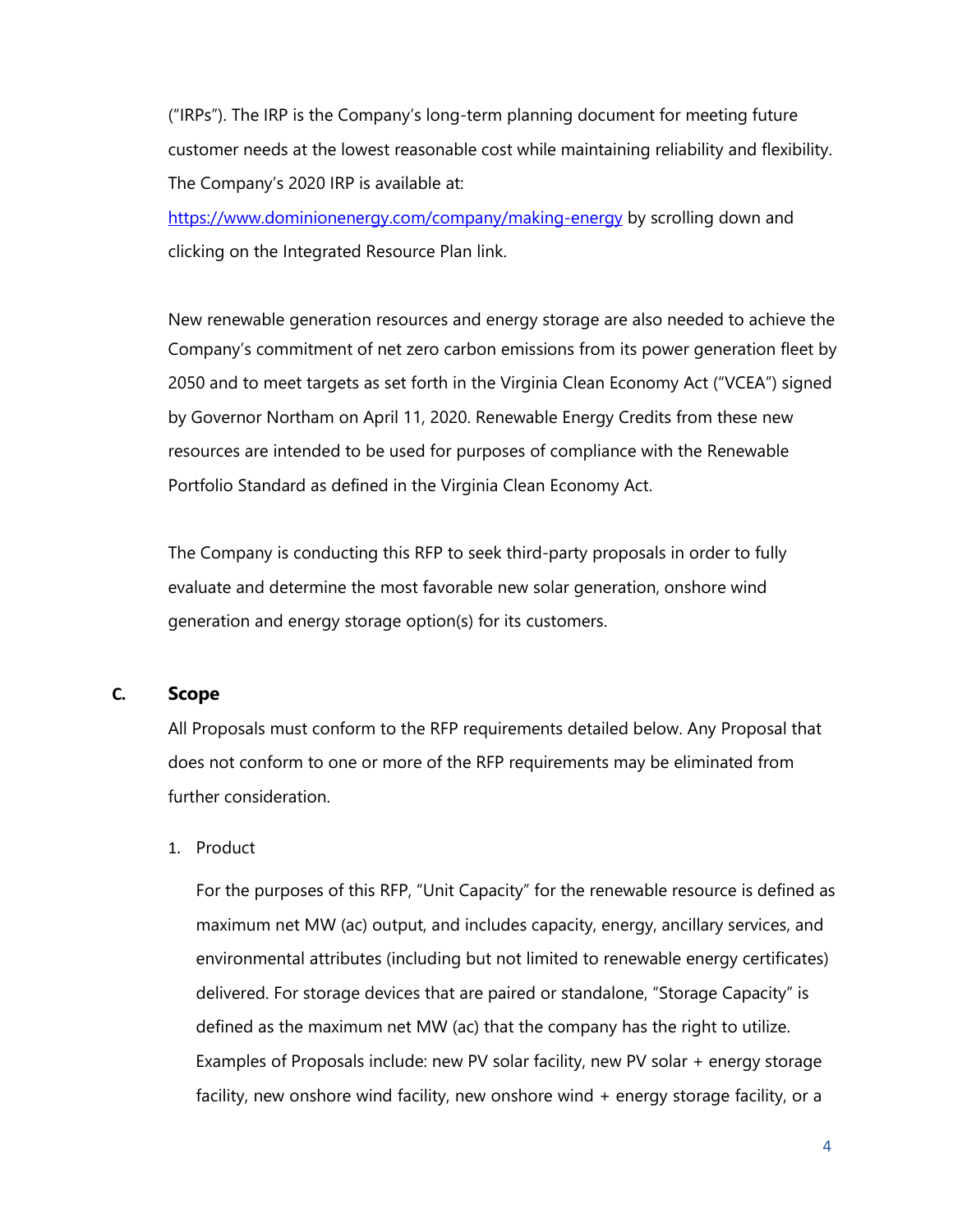new stand-alone energy storage facility. Please note that in order to be considered a conforming bid, all coupled storage facilities must have grid charging capabilities.

2. Structures

The Company is seeking proposals based on any of the following structures. Bidders have the option of submitting more than one proposal for a single facility, each based on a different structure.

- a. Power Purchase Agreement ("PPA"): Agreement that provides the Company the exclusive right to 100% of the Unit Capacity of the renewable facility from which such output will be delivered and/or the exclusive rights to utilize the storage device. For renewable only, the contract delivery term shall be twenty years and shall provide the Company an option to acquire the facility's assets at the end of the term. For renewable plus storage and standalone storage, the contract delivery term shall be fifteen years. .
- b. Asset Acquisition of Development Project ("Development Proposal"): Proposal that provides the right for Dominion Energy Virginia to purchase all of the development assets for 100% of the contemplated project capacity, , including property rights, permits, interconnection queue position, reports and preliminary design documents and agreements that would allow the Company to complete development and construction of 100% of the Unit Capacity of the facility by the expected in-service date.
- 3. Commercial Operations Date (COD)

For PPA Proposals and Development Proposals, the Bidder must propose a delivery of 100% Unit Capacity commencing no later than 2024. A schedule with delivery of 100% Unit Capacity prior to May 31, 2025 may be considered by the Company, however, would not be preferable. The Company may also accept PPA and Development Proposals where the interconnection construction schedule makes a 2024 COD unattainable. While not a requirement, Proposals that include actions that have been taken, or a plan to secure as high a percentage of the Federal Solar ITC as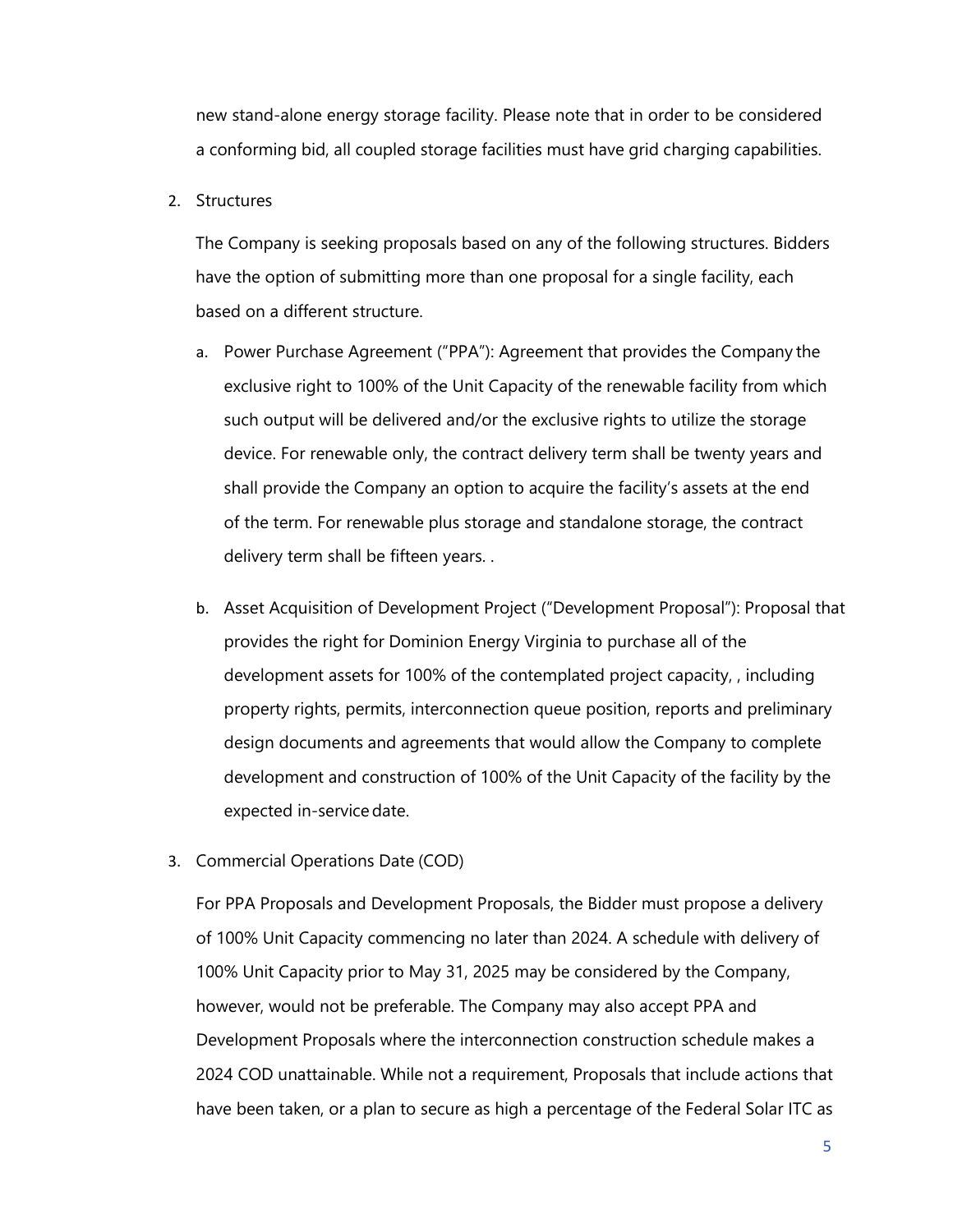possible, may be evaluated more favorably. The delivery year shall be clearly designated as part of all Proposals and should be supported by a firm contractual commitment.

#### 4. Quantity

The Company is seeking PPA Proposals and Development Proposals for up to 1,000 MW (ac) total capacity at the point of interconnection with the same in-service requirements outlined above in Section I.C.3 from new solar PV and onshore wind facilities with Unit Capacity greater than 3 MW. This includes solar and onshore wind proposals located on previously developed project sites*1.* 

Each Proposal must represent generation at a single site and shall not reflect an aggregate of multiple facilities at separate sites to meet the minimum size threshold.

The Company is also seeking solar PV + energy storage, stand-alone energy storage, and onshore wind + energy storage PPA Proposals and Development Proposals for up to 100 MWac total energy storage capacity (as capable of being delivered to the interconnection point) with the same in-service requirements outlined in Section I.C.3 above, from facilities with Unit Capacity of greater than 3 MW as referenced in Section I.C.2 above. The 100 MWac total capacity request will only be attributed to the storage portion of the bid submittals.

 $1$ Per VA Code §56-585.5, means any property, including related buffer areas, if any, that has been previously disturbed or developed for non-single-family residential, nonagricultural, non-silvicultural use, regardless of whether such property currently is being used for any purpose. "Previously developed project site" includes a brownfield as defined in § [10.1-](http://law.lis.virginia.gov/vacode/10.1-1230) [1230 \(](http://law.lis.virginia.gov/vacode/10.1-1230)"Brownfield" means real property; the expansion, redevelopment, or reuse of which may be complicated by the presence or potential presence of a hazardous substance, pollutant, or contaminant.) or any parcel that has been previously used (i) for a retail, commercial, or industrial purpose; (ii) as a parking lot;(iii) as the site of a parking lot canopy or structure; (iv) for mining, which is any lands affected by coal mining that took place before August 3, 1977, or any lands upon which extraction activities have been permitted by the Department of Mines, Minerals and Energy under Title 45.1; (v) for quarrying; or (vi) as a landfill.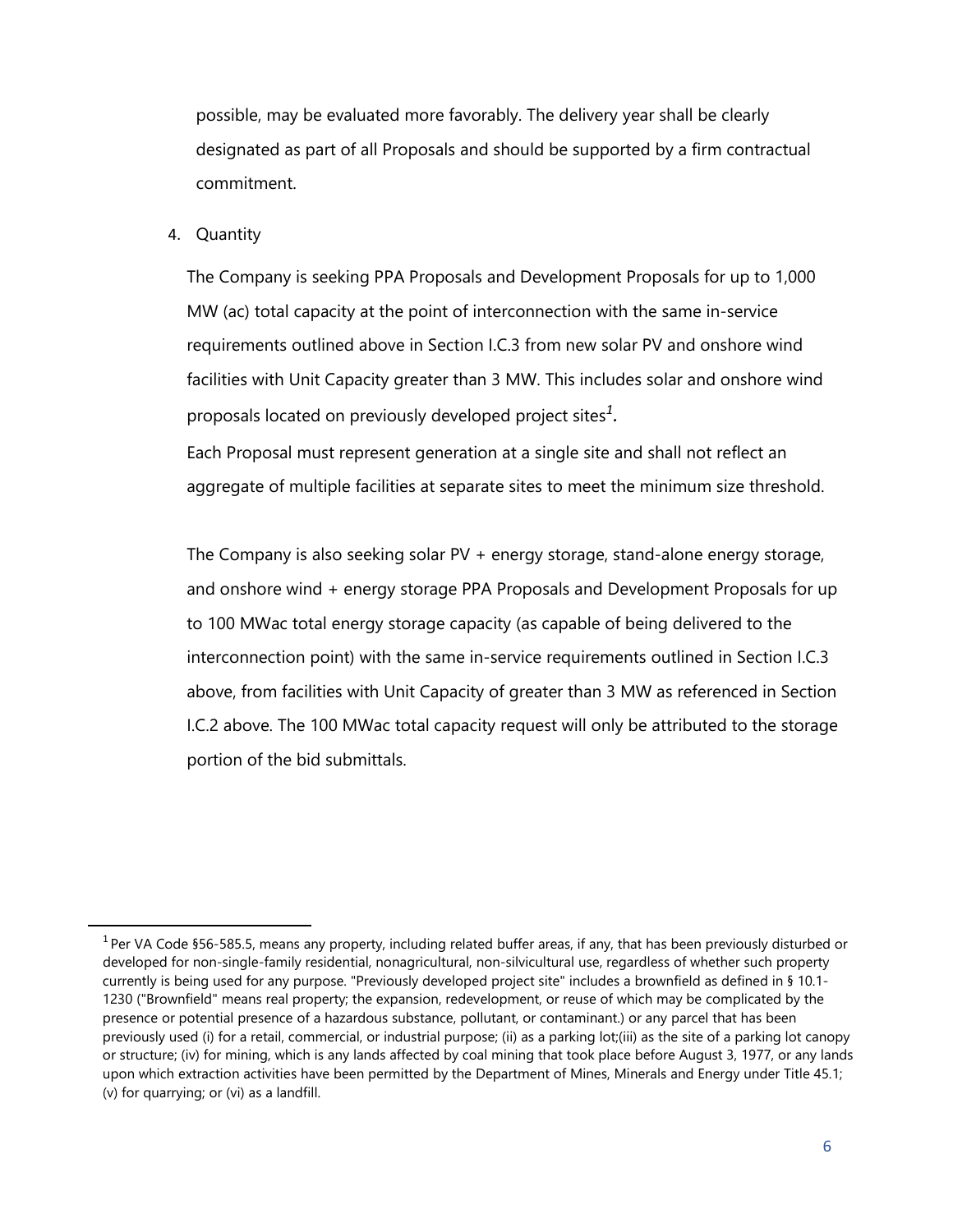#### 5. Delivery Point & Interconnection Status

The Company will only consider Proposals for facilities located in Virginia and prefers facilities located within the Company service territory whether they are distribution or transmission connected. For PPA facilities located outside of the Company service territory, additional metering and communication equipment will need to be installed and Bidders will be required to take all necessary actions to ensure delivery of Product into PJM. In the event facilities are connected at the distribution level, Bidders must have applied for or obtained a Wholesale Market Participation Agreement (WMPA) with PJM. Transmission connected facilities that are connected with a PJM Interconnection agreement do not need a WMPA. Proposals that contain more than one interconnection queue supporting contiguous solar arrays will be acceptable, however each metered facility that is selected will require its own PPA.

For Development Proposals, all distribution interconnected projects will require Dominion Distribution installed fiber optic as the direct transfer trip telecommunications medium. For PPA Proposals, Dominion Distribution or private party installed fiber optic is acceptable. The fiber must be included in the scope of work and cost provided by Dominion Distribution.

Projects with delivery points that the Company deems are likely to provide locational grid benefits to Dominion Energy Virginia customers may be evaluated more favorably.

For state jurisdictional distribution level interconnections, projects submitted must have an assigned interconnection queue number and provide all available studies conducted to date, and/or have an already executed interconnection agreement. For distribution or transmission level interconnections requiring interconnection rights obtained through the PJM new generator interconnection queue, the Company prefers that the project has progressed at least to the point of having a fully executed System Impact Study Agreement.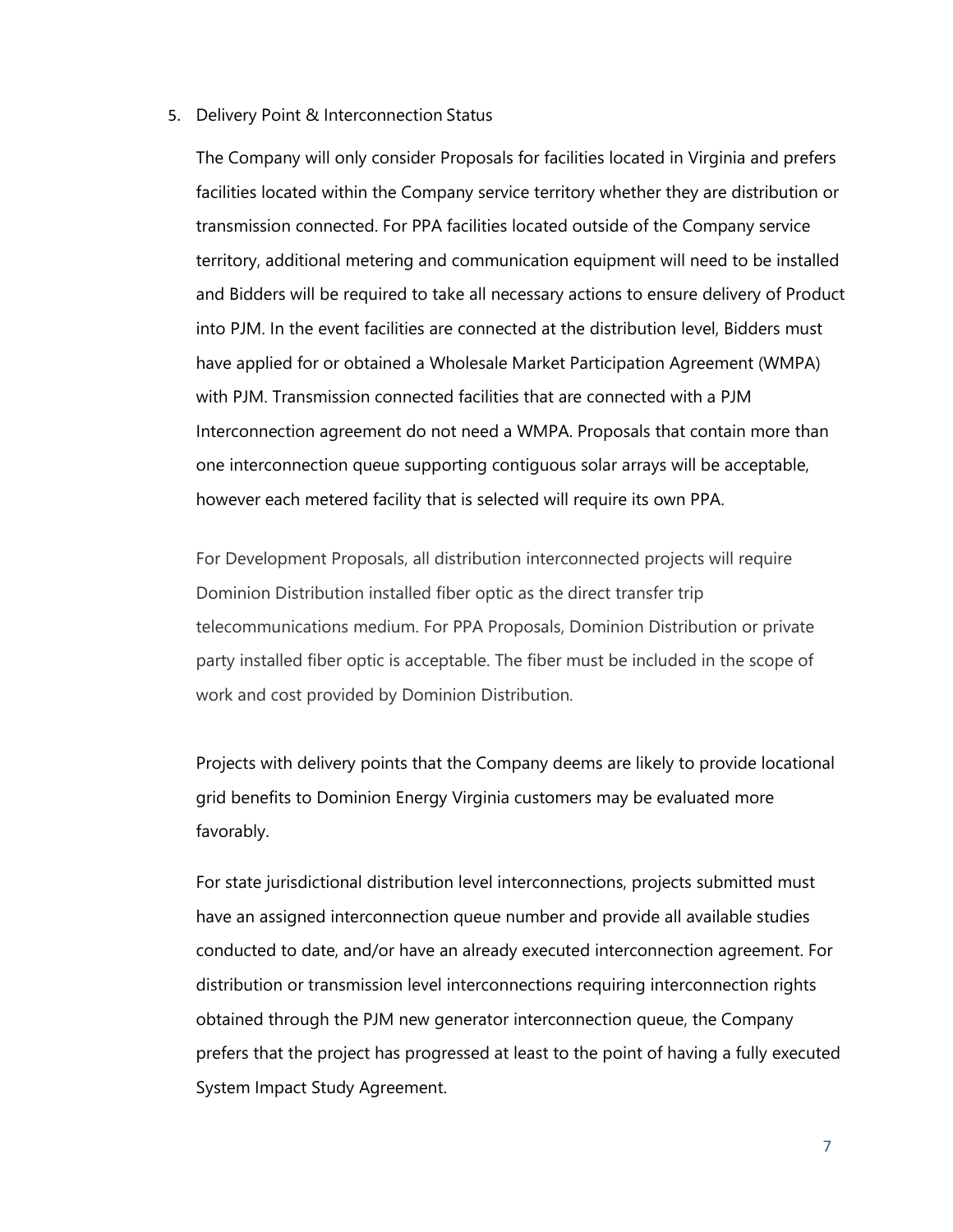#### 6. Technology & Fuel Reliability

All Proposals must utilize existing, proven technologies, with demonstrated reliable generation performance.

For all solar PV + energy storage, stand-alone energy storage, and onshore wind + energy storage PPA and Development Proposals, the Company is requiring a fourhour duration lithium-ion AC-based battery energy storage system. The Company will also consider Additional Alternative Storage Bids (including DC based storage options) as part of the submittal of a four-hour duration lithium-ion battery energy storage system. These Additional Alternative Storage Bids can include, but are not limited to, flow batteries, hydro energy storage, mechanical energy storage, cryogenic energy storage, compressed air energy storage or other commercially viable energy storage systems. The Company is only seeking storage bids to be submitted that have fourhour and ten-hour durations. Each Proposal must represent generation at a single site and shall not reflect an aggregate of multiple facilities at separate sites to meet the minimum size threshold.

All required four-hour lithium-ion Development Proposals and PPA Proposals are to include the following inputs/assumptions:

- One full charge / discharge cycle in a twenty-four-hour period at submitted Minimum and Maximum States of Charge
- Battery augmentation cycle that maintains facility output (Nameplate Capacity MWac multiplied by four-hour duration) over a fifteen-year period
- Annual degradation rate to be applied to initial facility output (Nameplate Capacity MWac multiplied by four-hour duration) assuming no battery augmentation is performed
- Submission of anticipated facility useful life, given the charge / discharge cycle use case requirements noted above

Bidders must submit required Storage System Technical Aspects (as found on the 2021 RFP Checklists) that align with the use cases and duration / cycling / augmentation requirements as noted above. For PPA Proposals, the Company shall have the rights to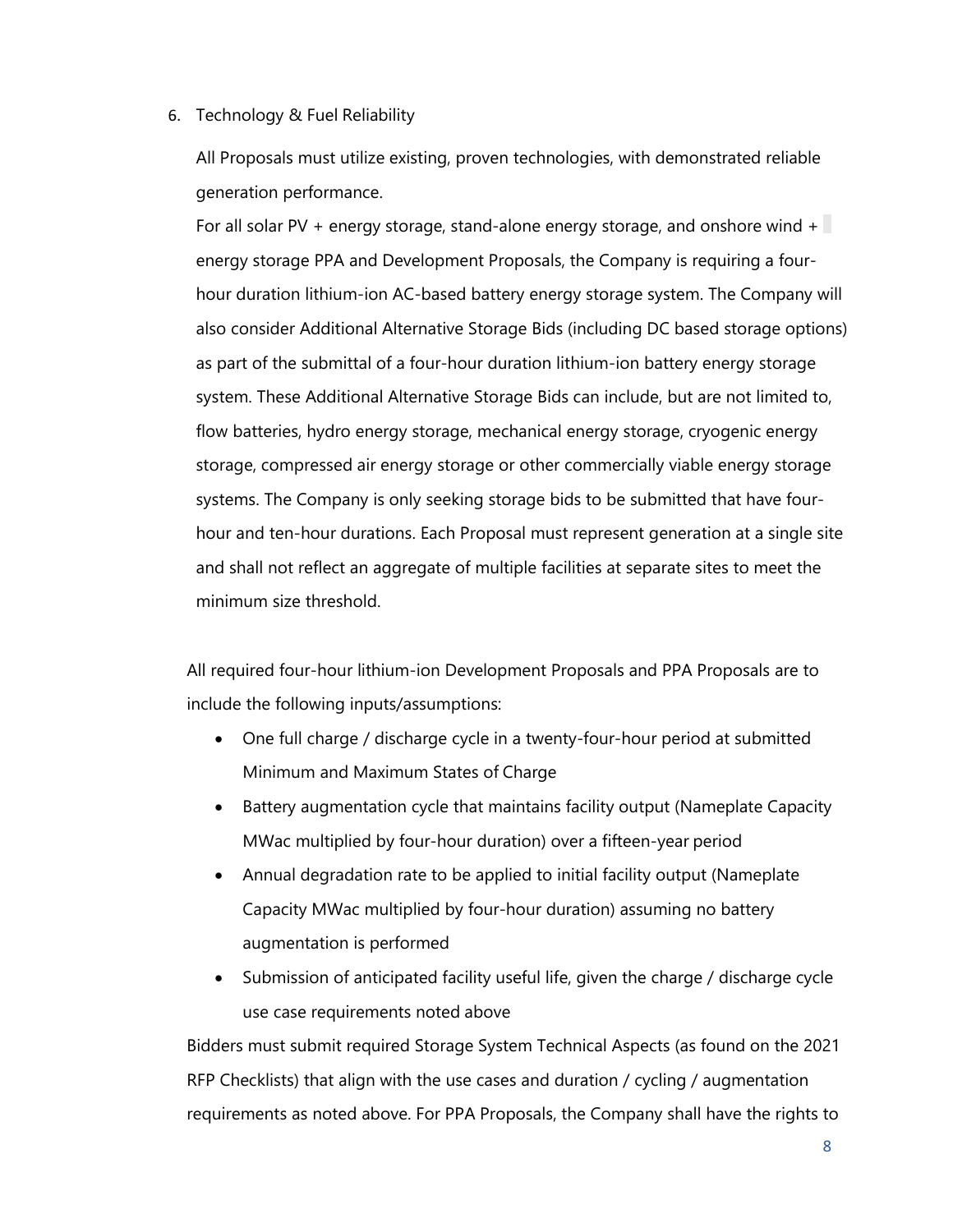utilize the storage device beyond the requested use case inputs and assumptions described above. All Additional Alternative Storage Bid four-hour and ten-hour energy storage Development Proposals and PPA Proposals may submit multiple charge / discharge cycles in a twenty-four hour period. It is encouraged that augmentation cycles and annual degradation rates be supplied with these Additional Alternative Storage Bids Proposals, as applicable.

DEV acknowledges that lithium-ion battery storage systems are a developing technology in the Virginia market and that there are fire, safety, and environmental risks which may cause operational concerns with these types of projects. With the evolution of industry codes and standards, DEV has elected to implement best practices and design features that will be required on these types of projects including, but not limited to, spacing, setback, and firewall requirements between the storage equipment as described in the checklists and BESS Spacing and Firewall Supplement document. These practices are likely to result in the mitigation of many of these risks. Additional design criteria may be provided in the future as needed for the Company to properly evaluate bids.

7. Checklists

Checklists have been developed for each resource or combination thereof requested in this RFP that outline "Required" and "Requested" information and specifications for each type of bid submittal. These checklists are available on the RFP website, one Excel file for Development Proposals and one Excel file for PPA proposals and should be used as a guide for all bid submittals. If all Required items are not delivered by the Proposal Submittal Date, bids may be disqualified from the evaluation process. All Proposals must have a well-defined and credible development plan for either Bidder or Company to complete the development, construction, and commissioning of the facility within the proposed timeline.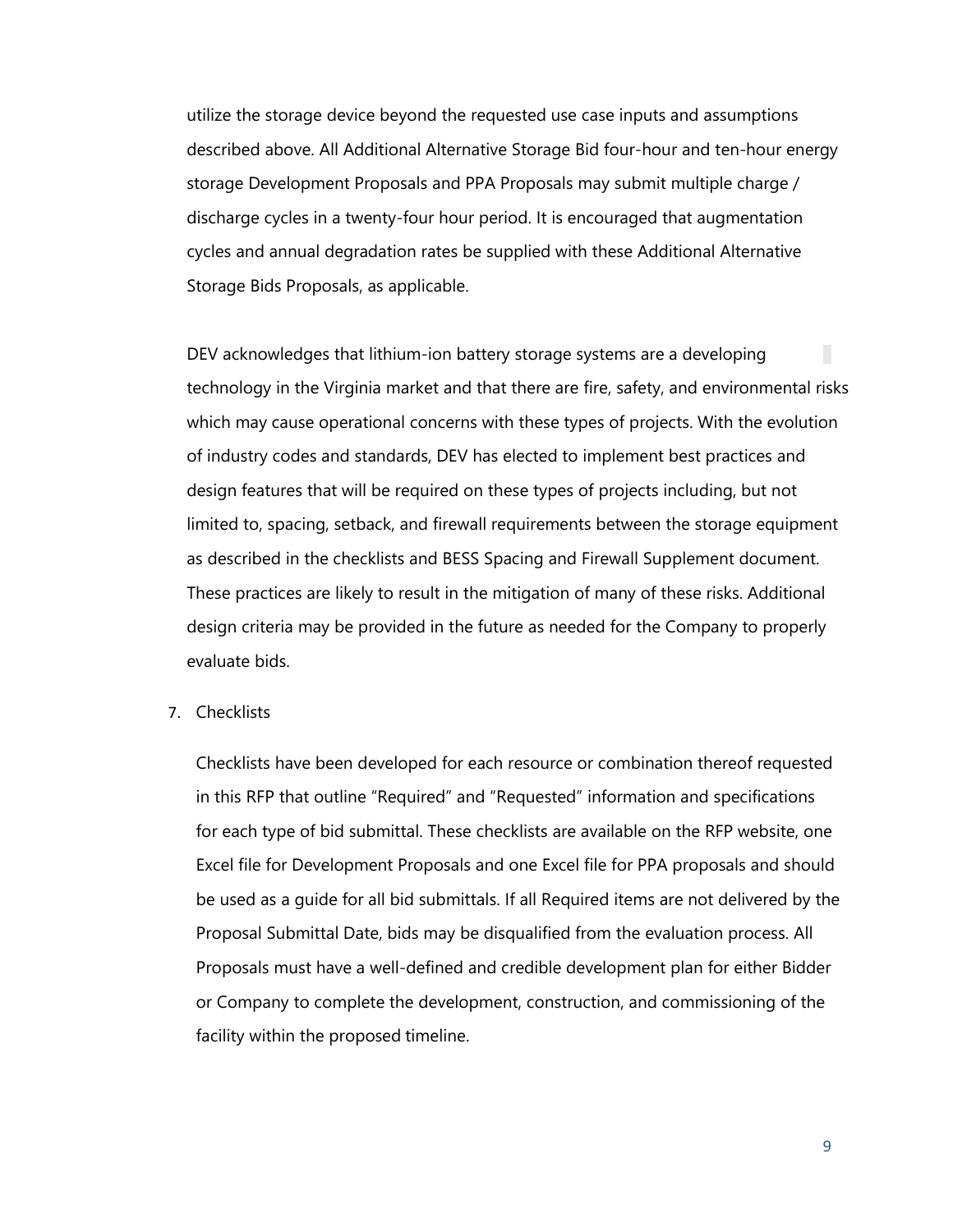#### 8. Agreements

The Proposal **must** be accompanied by either (i) an affirmative statement that Bidder is taking no exception to the form of power purchase agreement and/or form of asset purchase agreement (the "Form Agreements") provided pursuant to this RFP;or (ii) a fully marked-up Form Agreement that is reflective of its bid, and that Bidder deems execution-ready. This is critical for the Company to properly evaluate a Proposal, and to ensure the Company can conclude the RFP process in a timely manner. Any proposed revisions to the Form Agreements must be clearly marked with specific language detailing the revisions and the accompanying rationale therefor. Proposals with incomplete Form Agreement revisions, edits and/or accompanying rationale, or that rely on future negotiations to finalize may be deemed non-responsive and subject to rejection by Dominion Energy Virginia.

9. Exclusions

The Company is not seeking or accepting demand side management resources, fossil fueled generation, or renewable generation other than PV solar and onshore wind or PV solar and onshore wind plus energy storage or stand-alone energy storage. While these excluded resources are outside the scope of this RFP, the Company may consider these resources in other existing and future Company-sponsored procurement programs.

<span id="page-9-0"></span>The Company will not consider Proposals that have material contingencies, such as for financing, environmental, etc.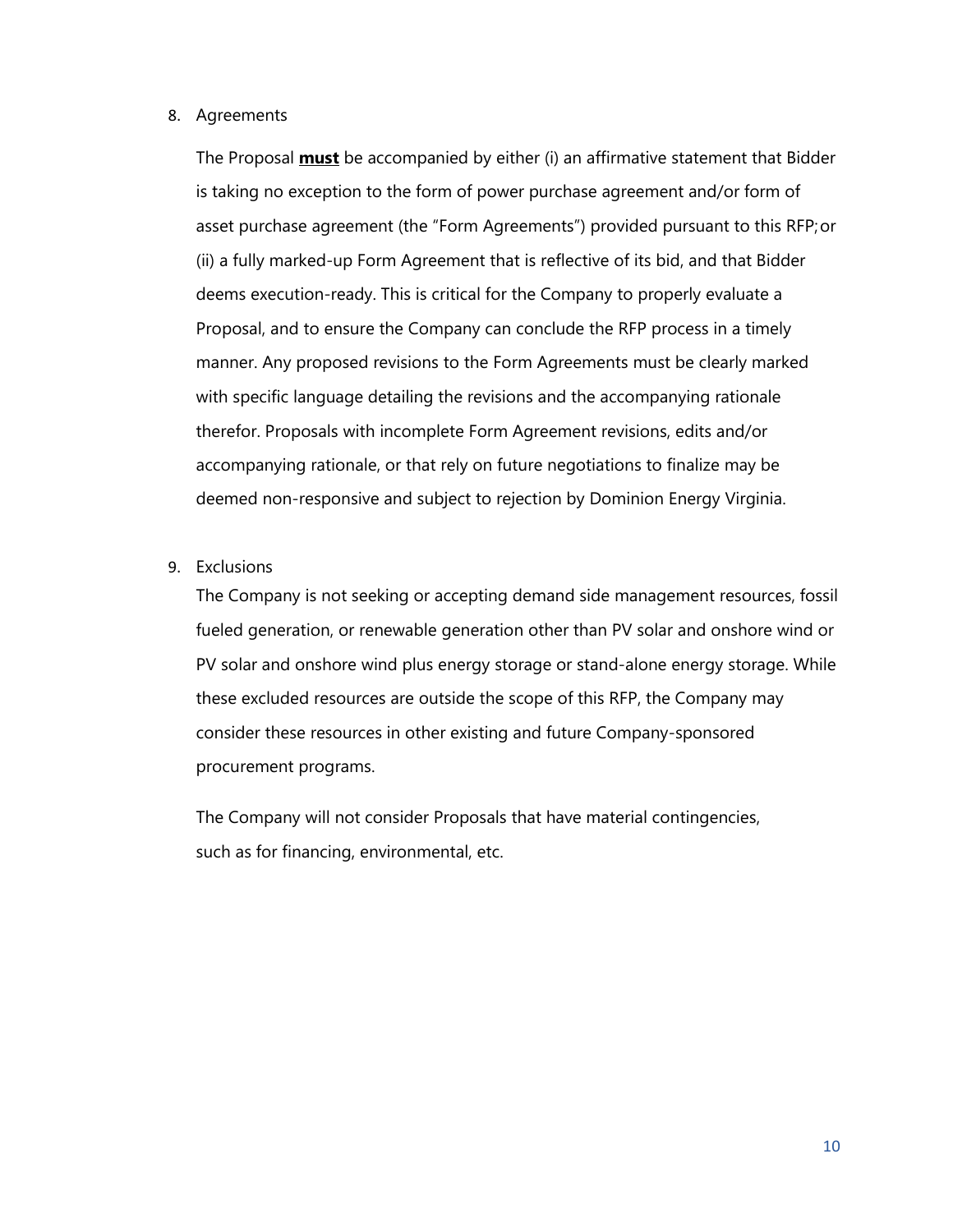# **D. Schedule & Process**

1. Key Dates

| RFP Announcement & Issuance                                       | April 29, 2021   |
|-------------------------------------------------------------------|------------------|
| Intent to Bid Form & Confidentiality<br><b>Agreement Deadline</b> | May 20, 2021     |
| Bidder Informational Webinar                                      | June 24, 2021    |
| Form APAs Posted to<br><b>Bidder SharePoint Site</b>              | July 2, 2021     |
| <b>Acquisition Proposal Submittal Date</b>                        | August 2, 2021   |
| Form PPAs Posted to<br><b>Bidder SharePoint Site</b>              | December 1, 2021 |
| <b>PPA Proposal Submittal Date</b>                                | March 1, 2022    |
| <b>RFP Concluded</b>                                              | Q2-Q3, 2022      |

## 2. Intent to Bid Form and Confidentiality Agreement

All participating Bidders must complete an Intent to Bid Form and execute a Confidentiality Agreement ("CA"). The completed form and signed CA are requested to be emailed to [2021SolarWindStorageRFP@dominionenergy.com n](mailto:2021SolarWindStorageRFP@dominionenergy.com)o later than 12:00 PM EDT (noon) on May 20, 2021. The Intent to Bid Form and CA can be found on the RFP website at [www.dominionenergy.com/2021SolarWindStorageRFP. T](http://www.dominionenergy.com/2021SolarWindStorageRFP)he Company will provide Bidders a confirmation upon receipt of the Intent to Bid Form and CA.

After a Bidder has successfully completed and submitted the Intent to Bid Form and CA, the Company will provide access to an electronic data room ("SharePoint Site") which will contain the fully-executed CA, Form Agreements and ancillary documents referenced in the Checklists and will serve as the location for Bidders to upload all Proposal documents.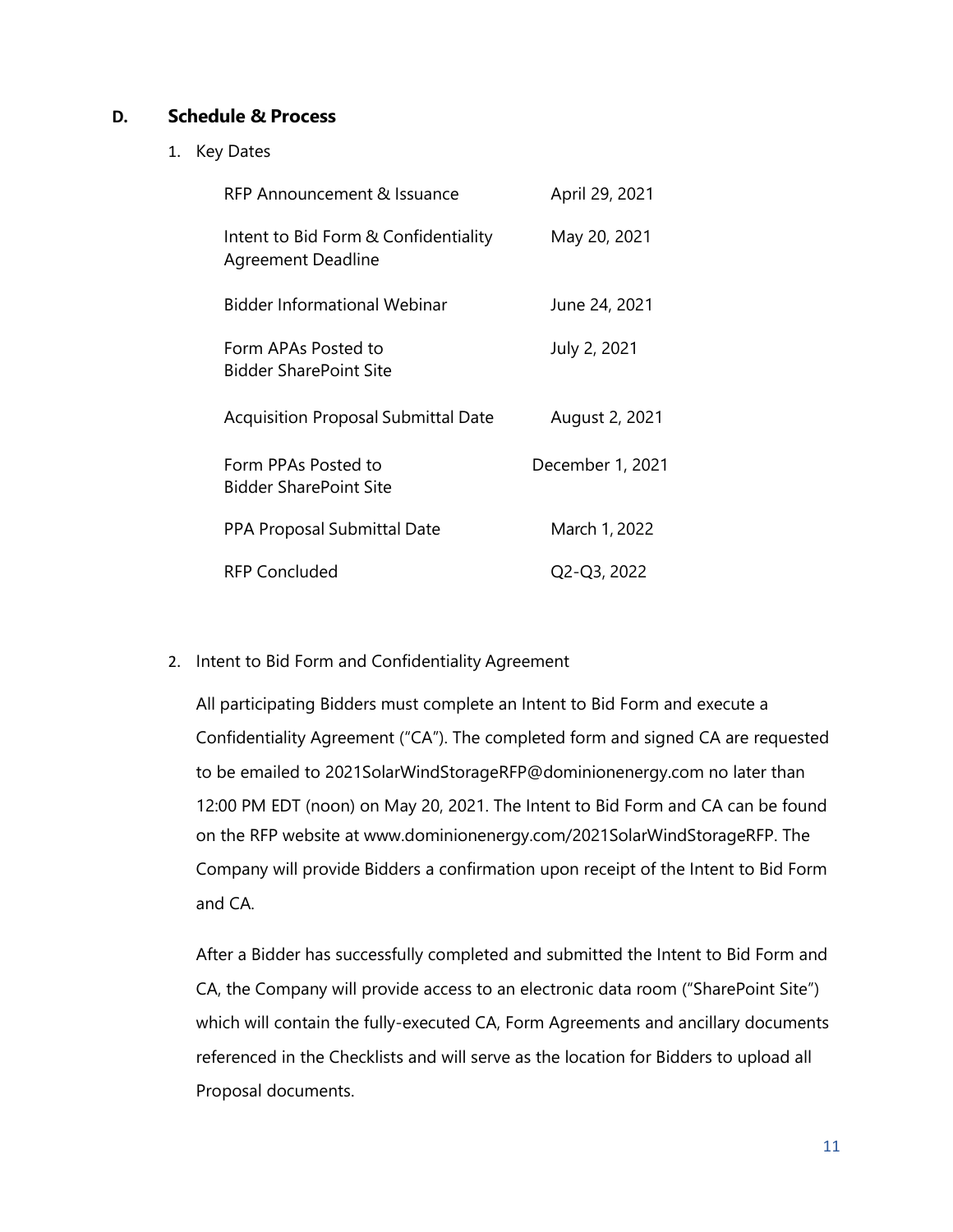#### 3. Bidder Financial Information

For PPA proposals, Bidders will be required to provide 2018 (audited), 2019 (audited), 2020 (audited) and 2021 year-to-date financial information for the Bidder if available. Financial Information should include, at a minimum, a Balance Sheet, Statements of Income, and Statements of Cash Flows, with accompanying footnotes. As applicable, Bidders shall provide information for the guarantors that are providing credit support. At the time of proposal submission, Bidder will provide all associated entities providing equity funding, their associated percentages, and the role of each party. Additional documentation may be needed at the request of the Company.

## 4. Proposal Submittal

Bidders must submit Development Proposal(s) on August 2, 2021, no later than 3:00 PM Eastern Time. PPA Proposals must be submitted on March 1, 2022, no later than 3:00 PM Eastern Time. Proposals must be submitted electronically via the SharePoint Site. The Company will not accept Proposals that are mailed, emailed, or hand delivered.

In order to be accepted as complete, Proposals must contain all the documents and data requested in the form and format required, as described in Part III of this RFP document.

5. Expiration of Proposals

Proposals shall expire on the earlier of the time the Company notifies Bidder that its Proposal has been rejected in full or in part, or at 11:59 PM EPT on August 31, 2022. All Proposals must remain binding until such time of expiration.

## <span id="page-11-0"></span>**E. Communications**

1. RFP Process Information

In addition to the information and instructions provided in this RFP document, please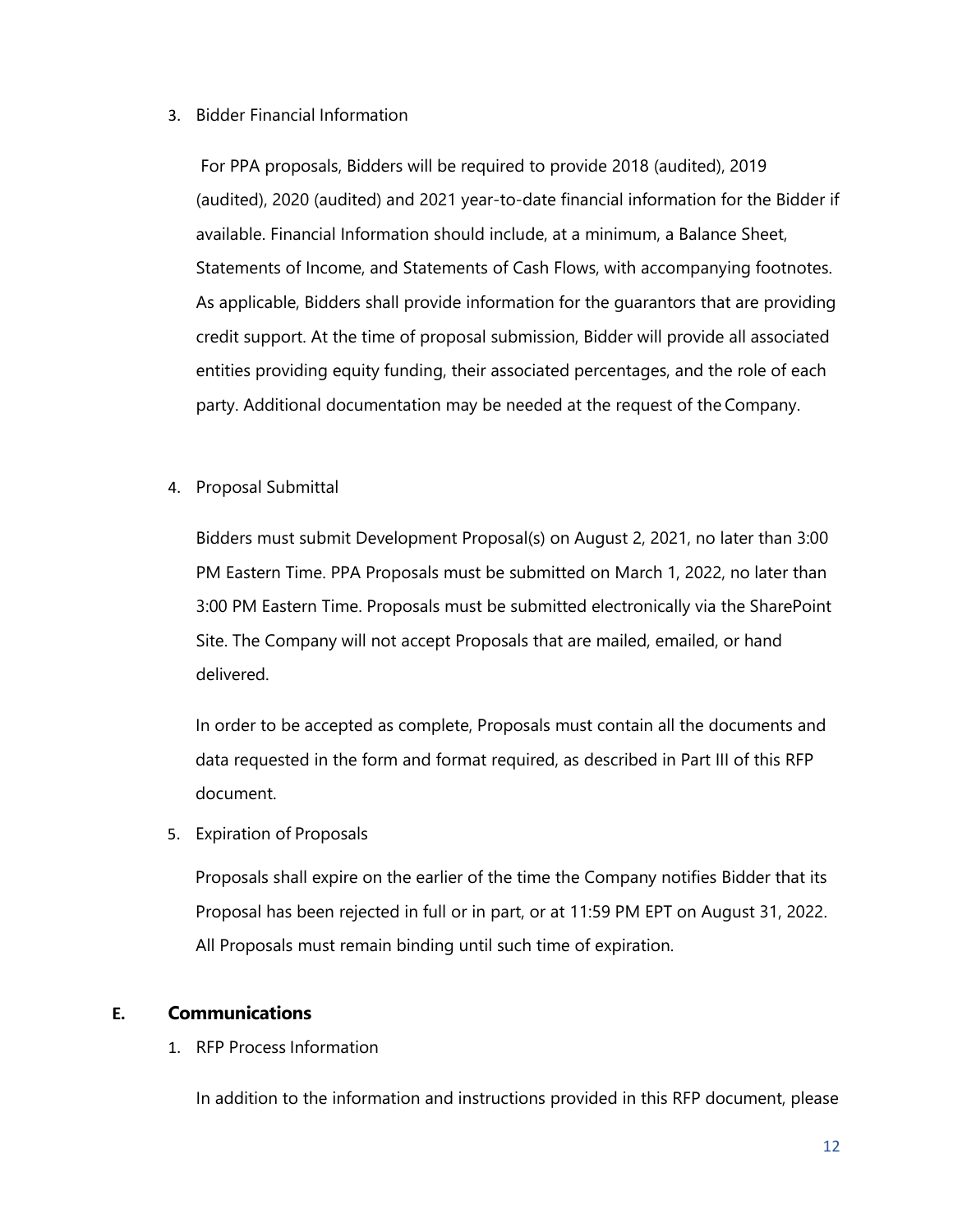refer periodically to the RFP websit[e](http://www.dominionenergy.com/2021SolarWindStorageRFP) [www.dominionenergy.com/2021SolarWindStorageRFP f](http://www.dominionenergy.com/2021SolarWindStorageRFP)or additional information, announcements, and updates.

2. Bidder Questions & Answers

Bidders may submit questions to the Company concerning this RFP process via email to [2021SolarWindStorageRFP@dominionenergy.com. P](mailto:2021SolarWindStorageRFP@dominionenergy.com)lease note that such questions will not be treated as confidential, and the question and answer may be shared for the benefit of other interested parties via the RFP website.

The Company will hold an Informational Webinar session for Bidders who have submitted Intent to Bid forms and CAs on June 24, 2021. A Webinar notice with date, time, and instructions on how to participate will be communicated in advance of the session.

# **Please note that under no circumstances shall Bidders attempt to contact Company employees directly with any matters related to this RFP process.**

3. Company Questions & Answers

Proposals with material omissions will be deemed non-responsive and may be eliminated from consideration by the Company. Note that the Company does not plan to contact Bidders in the event of such non-conforming Proposals prior to elimination.

However, in addition to the information requested from Bidders in this RFP document, the Company may have the need for clarifications or additional information as part of its review of Proposals. In such case, the Company will call or email the designated Bidder contact. Prompt responses to these questions will be required in order to maintain a responsive Proposal.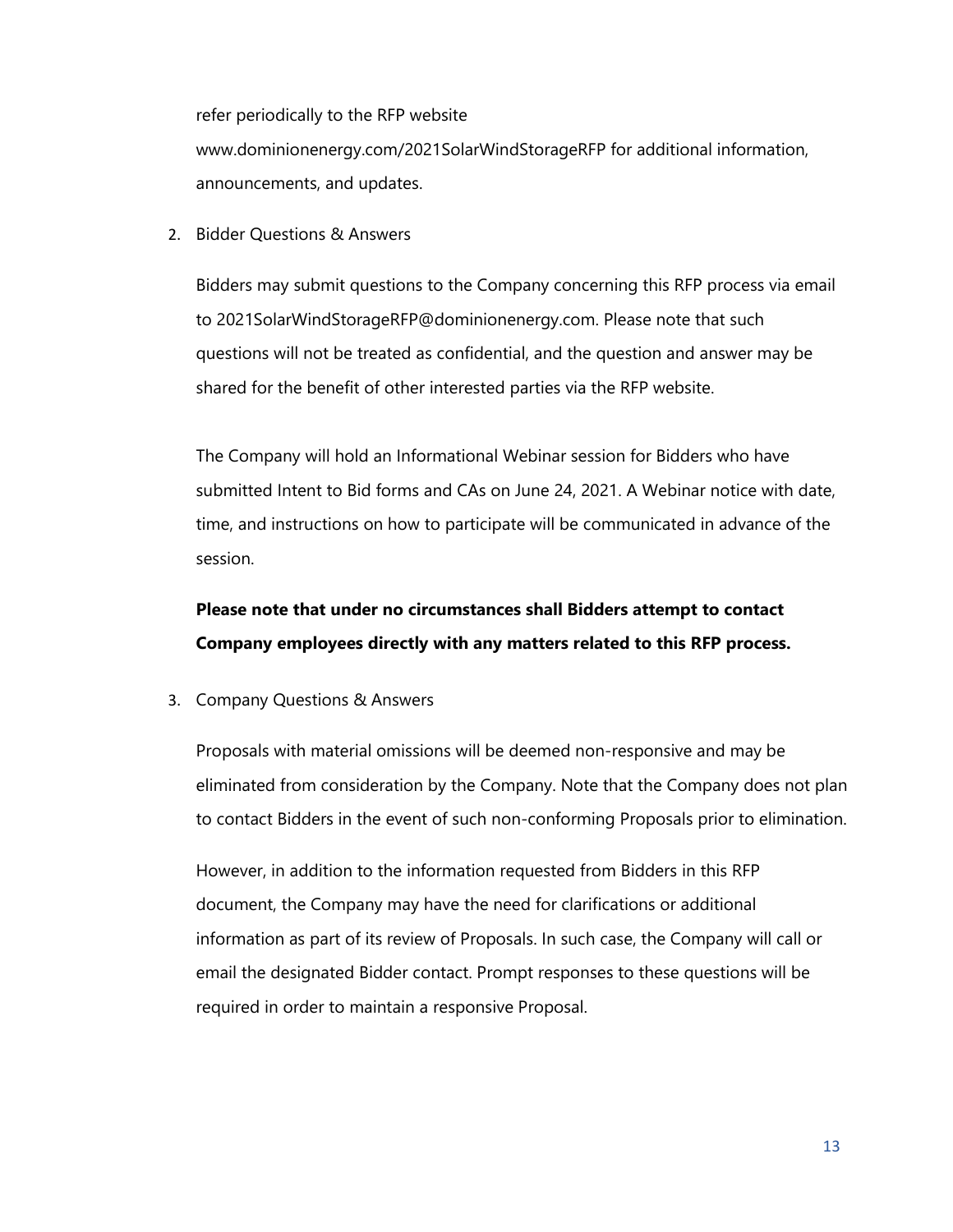# <span id="page-13-0"></span>**F. Modifications to RFP**

The Company reserves the right to modify this RFP for any reason and at any time. Such changes will be communicated via the RFP website and directly to Bidders who submit a valid Intent to Bid Form.

# <span id="page-13-1"></span>**G. Confidentiality**

The Company will maintain the confidentiality of all Proposals submitted in accordance with the terms of the CA.

## <span id="page-13-2"></span>**H. Miscellaneous**

- 1. The Company does not intend to negotiate with regard to PPA pricing. Bidders are advised to submit their best and final price with their PPAProposal(s).
- 2. The Company may procure more or less than the aggregate amount of total capacity solicited in this RFP from one or more Bidders, and Bidders may propose facilities offering all or a portion of the solicited total capacity. The Company is not pursuing proposals that provide less than 100% of the exclusive output from a given facility. However, proposed projects must be greater than 3 MWac. Bidders are advised that any contract executed by the Company and any selected Bidder may not be an exclusive contract for the provision of total capacity. In submitting a Proposal(s), Bidder will be deemed to have acknowledged that the Company may contract with others for the same or similar deliverables or may otherwise obtain the same or similar deliverables by othermeans and on different terms.
- 3. The Company reserves the right, without qualification and at its sole discretion, to select any Proposal(s) or reject any and all Proposal(s), and/or to waive any formality or technicality in any Proposal(s) received. Bidders who submit Proposal(s) do so without recourse against the Company for either rejection by the Company or failure to execute an agreement for the purchase of Unit Capacity or the facility for any reason.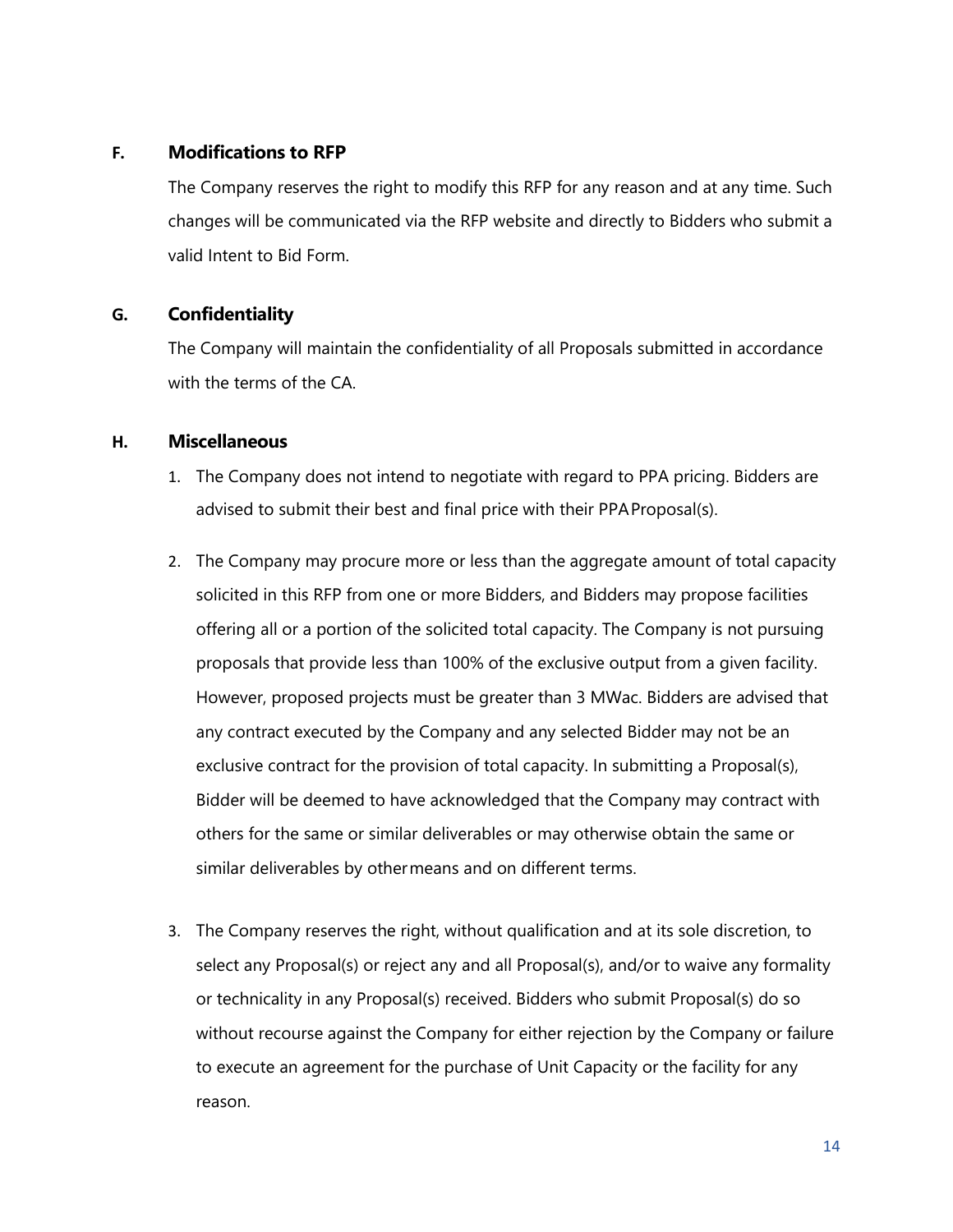- 4. The Company shall not reimburse Bidder, and Bidder is responsible for any cost incurred, including but not limited to, interconnection study costs, in the preparation or submission of a Proposal(s), in negotiations for a power purchase agreement or asset purchase agreement, and/or any other activity contemplated by the Proposal(s) submitted in connection with this RFP.
- 5. The information provided in the RFP, or on the Company's RFP website, has been prepared to assist Bidders in evaluating the RFP. It does not purport to contain all the information that may be relevant to Bidder in satisfying its due diligence efforts. The Company makes no representation or warranty, expressed or implied, as to the accuracy, reliability or completeness of the information in the RFP or the RFP website, and shall not be liable for any representation expressed or implied in the RFP or the RFP website or any omissions from the RFP or the RFP website, or any information provided to a Bidder by any other source.
- 6. Bidders should check the Company's RFP website frequently to ensure it has the latest documentation and information. Neither the Company nor its representatives shall be liable to any Bidder or any of its representatives for any consequences relating to or arising from the Bidder's use of outdated information.
- 7. Bidder shall indemnify and hold the Company harmless from all damages and costs, including, but not limited to, legal costs, in connection with all claims, expenses, losses, proceedings or investigations that arise as a result of the RFP, includingthe award or denial of a bid pursuant to the RFP.
- 8. The submission of a Proposal to the Company shall constitute Bidder's acknowledgment and acceptance of all the terms, conditions and requirements of this RFP.
- 9. Bidders are expected to comply with the Dominion Energy Supplier Code of Ethics and Business Conduct found at this address: [Supplier Code of Ethics and Business](https://cdn-dominionenergy-prd-001.azureedge.net/-/media/pdfs/global/supplier/suppliercodeofethics.pdf?la=en&rev=4e111895cebf4c83bc116bf0deb76afe&hash=8B4C2EA26CFC25040BF4DD0F18ACA414) [Conduct](https://cdn-dominionenergy-prd-001.azureedge.net/-/media/pdfs/global/supplier/suppliercodeofethics.pdf?la=en&rev=4e111895cebf4c83bc116bf0deb76afe&hash=8B4C2EA26CFC25040BF4DD0F18ACA414) 2017.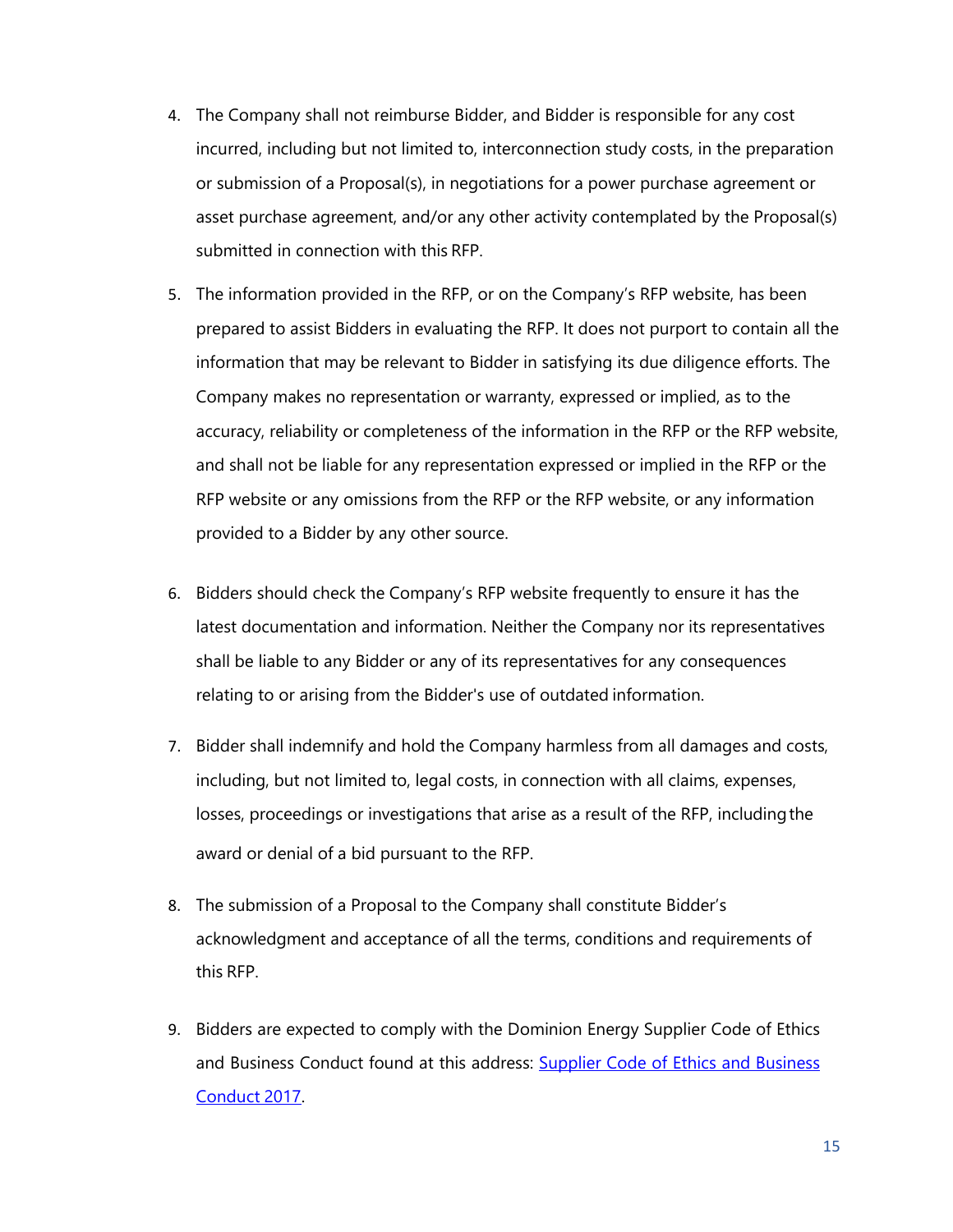- 10. Bidder shall obtain all licenses and permits that may be required by any governmental body or agency necessary to conduct Bidder's business or to perform hereunder. Bidder's subcontractors, employees, agents and representatives of each in performance hereunder shall comply with all applicable governmental laws, ordinances, rules, regulations, orders and all other governmental requirements.
- 11. The company encourages Bidder to provide financial assistance to localities that engage third party support for local permitting efforts.
- 12. For selected Proposals, the Company will request that a Supplier Diversity Checklist be filled out and submitted at the time of APA or PPA contract execution.

# <span id="page-15-0"></span>**PART II – Proposal Evaluation**

## **A. Evaluation Methodology Overview**

1. Overview of Price & Non-Price Methodology

The Company will review and evaluate Proposals to determine the outcome that provides the lowest reasonable cost, while also complying with the Virginia Clean Economy Act and related rules and regulations and maintaining reliability and flexibility for Dominion Energy Virginia customers. This evaluation will be conducted in consecutive steps, as outlined in Section II.B, in order to conduct a thorough and efficient review of Proposals. Proposals selected from the RFP process will be those that offer the most favorable combination of the Price Evaluation and Non-Price Evaluation, as described further below.

2. Company Self-Supplied Alternatives

The Company may develop self-supplied options for PV solar, PV solar plus energy storage, stand-alone energy storage, and/or onshore wind generation in Virginia (the "Company Supplied Options"). The Company currently anticipates that it may complete one or more of the Company Supplied Options in addition to completing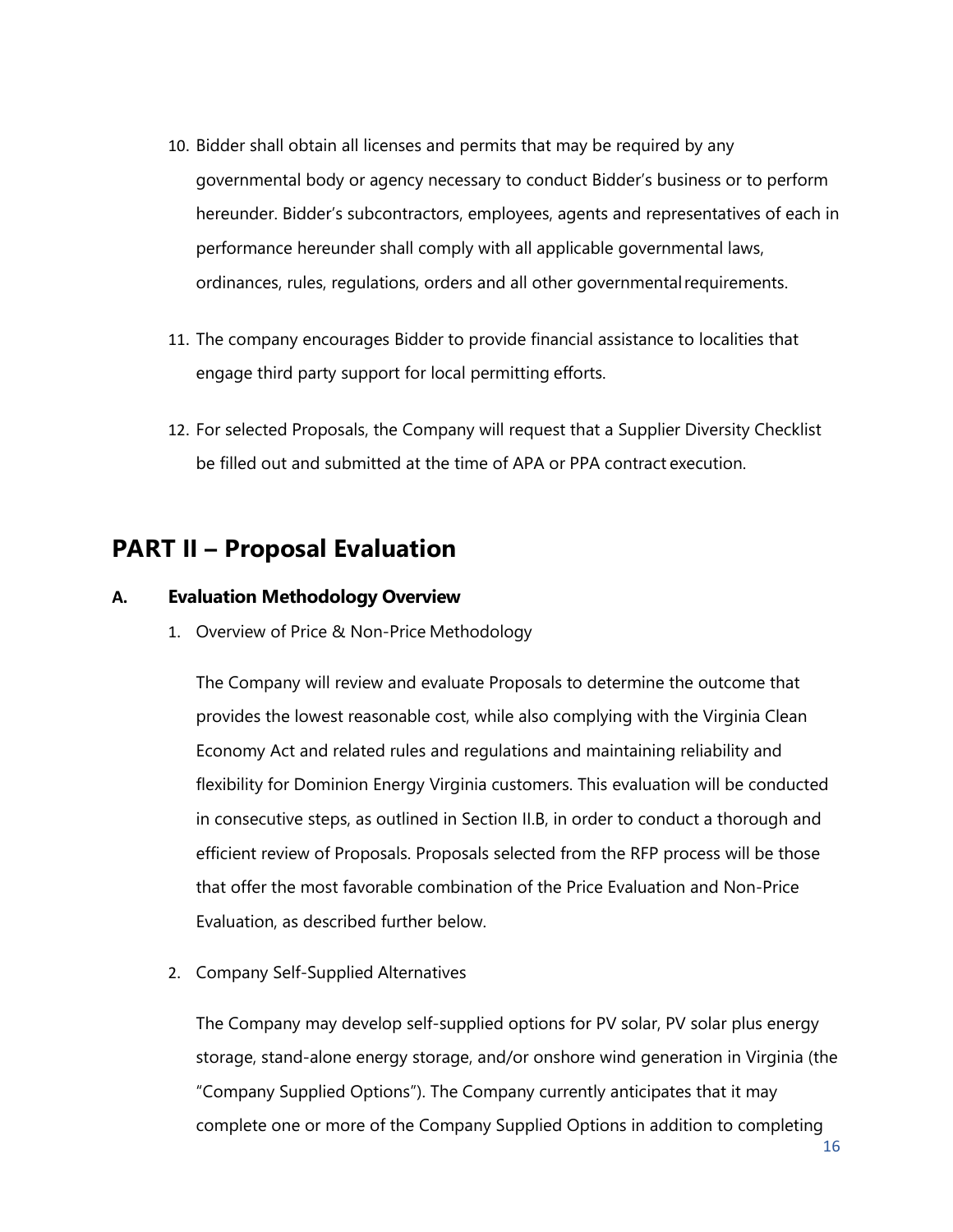one or more transactions resulting from this RFP.

## <span id="page-16-0"></span>**B. Evaluation Process**

1. Review for Completeness

For Proposals received by the submittal deadlines, the Company will open and review all responses for completeness and responsiveness. Failure to provide the requested information in accordance with the submittal requirements described in Part III may result in disqualification of the Proposal.

2. Review for Scope Compliance

The Company will then review Proposals for compliance with the RFP scope as described in Section I.C. Any Proposal not conforming to one or more of the RFP scoping factors may be eliminated from further consideration.

3. Initial Economic Screening

Depending upon the number of Proposals that are determined to be complete and that meet scope compliance requirements, the Company may perform an initial economic screening in order to eliminate uneconomic Proposals. This will allow the final evaluation process to focus on the most economic Proposals relative to other Proposals received.

4. Detailed Proposal Evaluation

Dominion Energy Virginia will conduct the final review and evaluation of remaining Proposals based on the Price Evaluation and Non-Price Evaluation as described below.

# <span id="page-16-1"></span>**C. Price Evaluation**

The price evaluation will analyze each Proposal's value to Dominion Energy Virginia customers based on the Proposal's pricing. The Company will use generation planning and production cost models to determine the economic value, with the objective of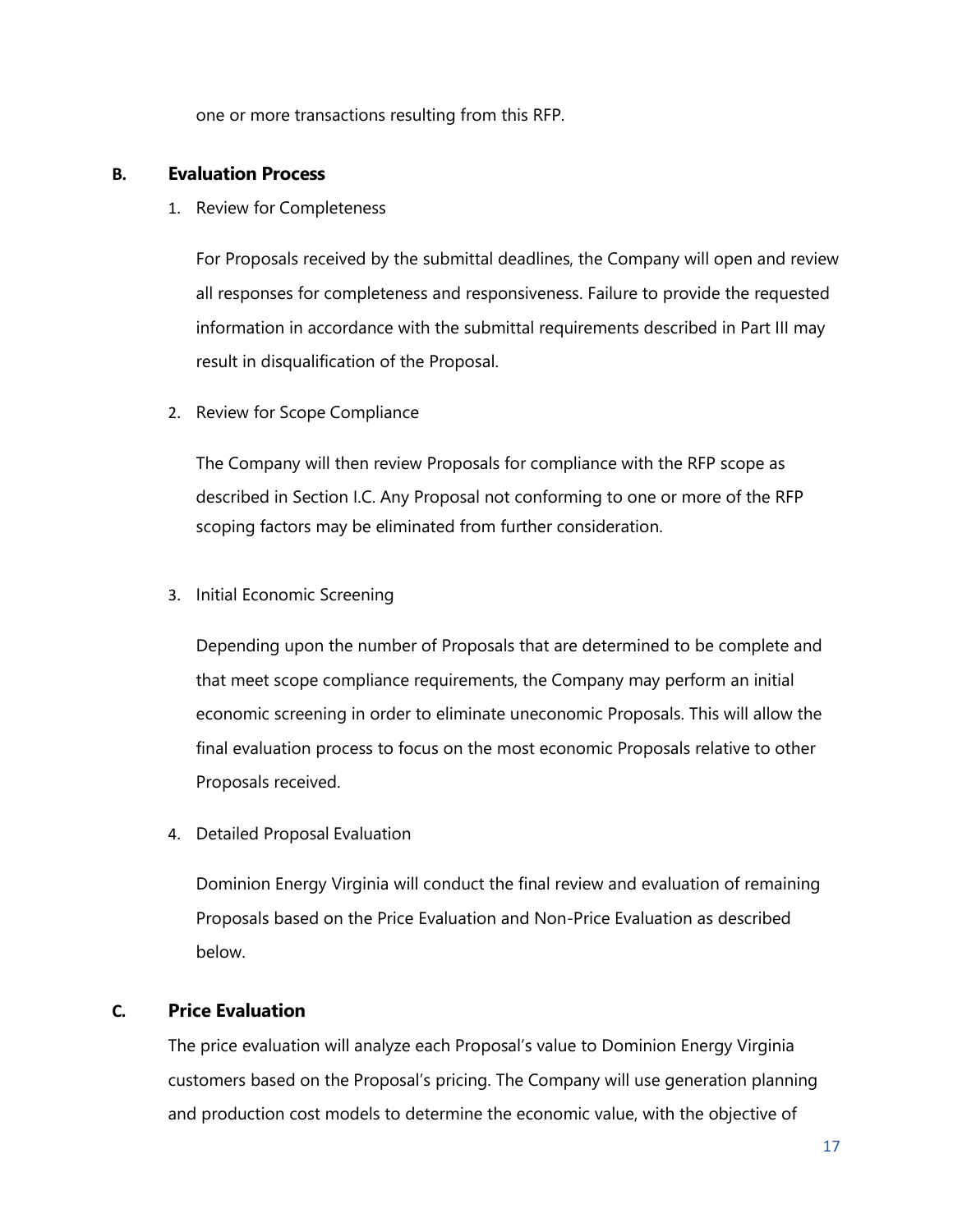minimizing present value revenue requirements for customers while maintaining grid reliability and flexibility. In addition, siting agreements and any other cost characteristics will be considered during project valuation. Balancing the requirements of the VCEA while maintaining reasonable costs for all customers is important. Depending on the nature of the Proposals, the Company may examine combinations of Proposals, along with one or more of the Company's Supplied Options, to determine the lowest reasonable cost future PV solar, onshore wind, and energy storage resources.

In addition to the price evaluation process outlined above, energy storage Development Proposals and PPA Proposals will be evaluated based on additional benefits those types of projects are able to provide. Energy storage Development Proposals and PPA Proposals that provide enhanced capacity value will be evaluated more favorably. The energy storage project's duration will be used to evaluate the project's capacity value as defined by PJM. The Company will also assess benefits derived from energy price arbitrage (the energy storage system stores low-cost power and sells it at a later time at a higher price), and other PJM ancillary markets.

#### <span id="page-17-0"></span>**D. Non-Price Evaluation Criteria**

1. Virginia Economic Benefit

The Company requires utilization of goods or services sourced, in whole or in part, from one or more Virginia businesses. The Company will consider each proposed facility's use of labor, materials, and other resources within Virginia and from Virginia businesses.

#### 2. Experience, Qualifications and Financial Strength

It is critical that the Company have a high degree of confidence in the Bidder's ability to construct and operate a facility as required under a PPA Proposal. Therefore, Bidders must demonstrate they have the experience, qualifications, and financial strength to successfully execute a Proposal, and will be evaluated as such. The PPA Proposal Submittal Date has been extended beyond that for Development Proposals to allow Bidders sufficient time to engage with one or more EPC contractors and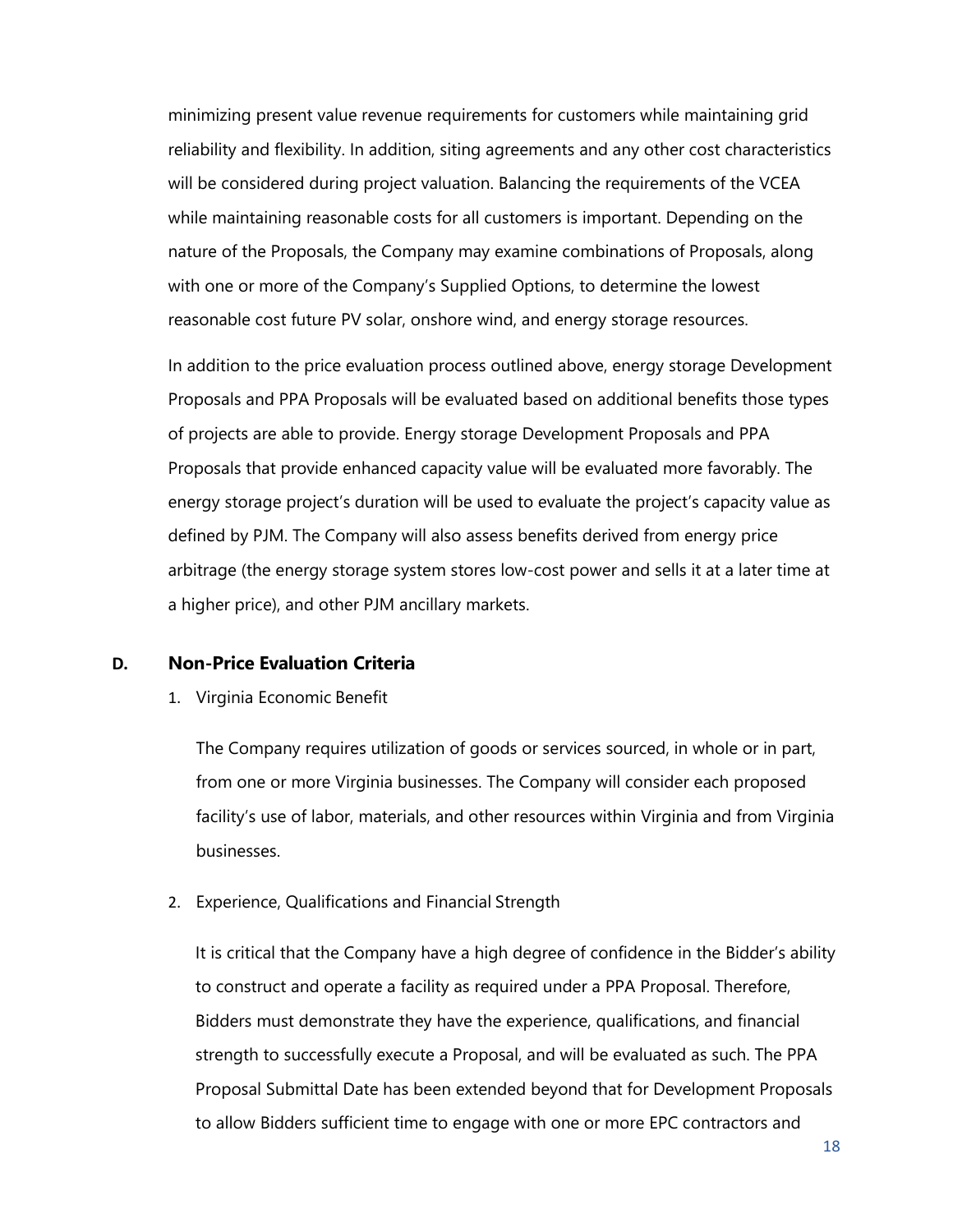potentially strengthen this aspect of their Proposal.

3. Development, Permitting and Approvals Risk

The Company is seeking new PV solar generation, onshore wind generation and energy storage to commence commercial operation as outlined in Section I.C.3 and will make planning decisions based on the selected Proposal(s). Therefore, the Company will evaluate Proposals based on the risk associated with proposed development plans and the associated contractual commitments.

Evaluation of development plans will include review of proposed schedule, budget, and Checklist items. Facilities with advanced and well-defined development plans will be evaluated more favorably. Developers will ultimately be required to secure all necessary land control (including but not limited to, easements, right of ways, etc.) on their own as part of developing a project and submitting a proposal.

The Company will not assume any responsibility for the successful and timely development of a proposed facility under PPA Proposals, and, as such, development schedule, budget, permits, and approvals risk will be the sole responsibility of the Bidder.

As reflected in the Form Asset Purchase Agreement, Bidders will be required to represent and warrant to the Company that there are no facts or circumstances that could materially and adversely affect the ability of the Company to construct, own and operate the facility in accordance with the development schedule.

4. Technical Review of Facility Design, Equipment and Operations

The long-term performance of the proposed facility is critical to providing the intended value for the Company's customers. The reliability and capabilities of the facility's design, equipment and operations will be evaluated, including:

Proven equipment and technology from qualified equipment providers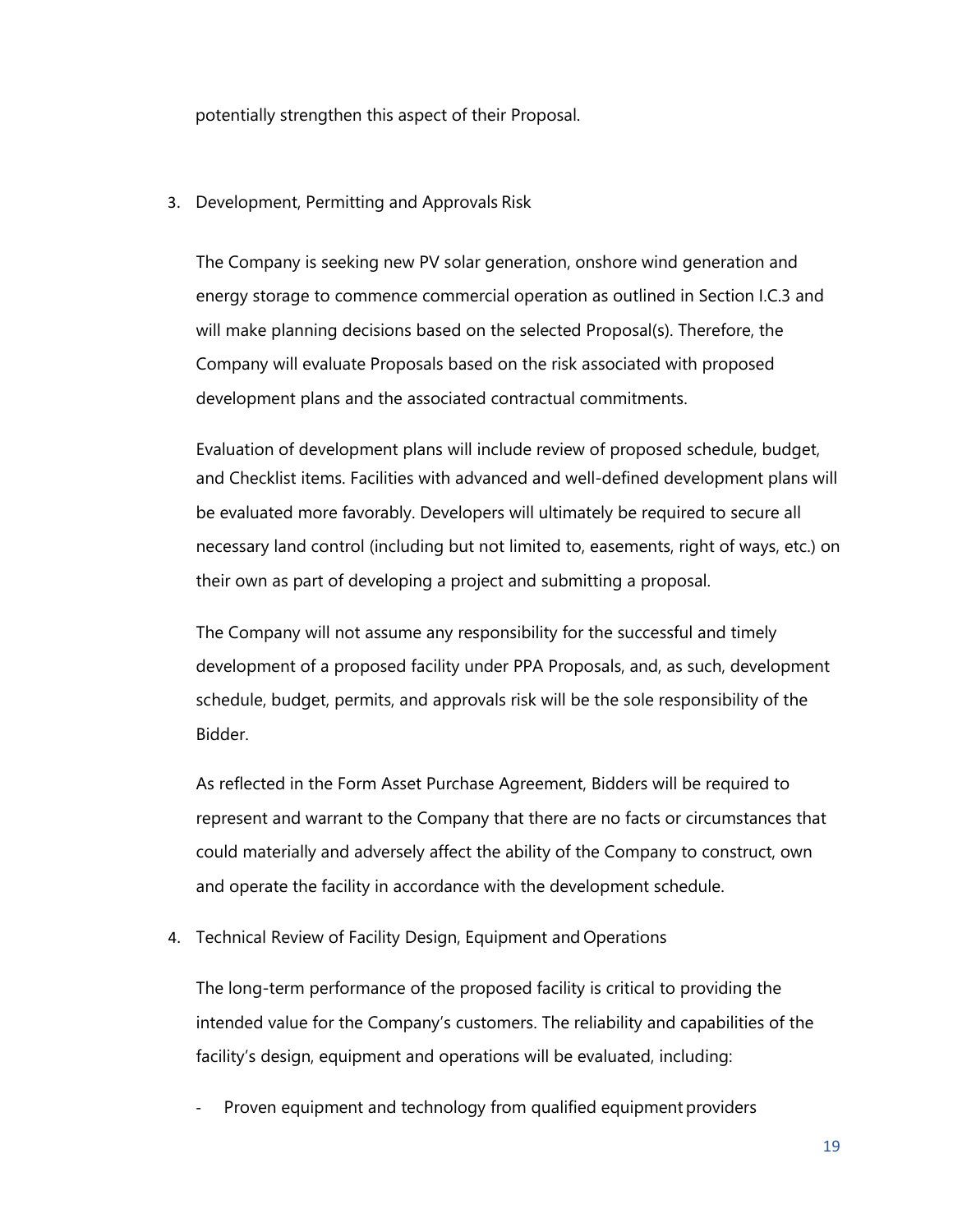- Equipment warranties
- Performance guarantees, backed by contractual commitments
- Appropriate operating and maintenance plan

For PPA Proposals, the Company has provided an Equipment and Site Requirements document, included as Appendix E to the Form Power Purchase Agreement, which reflects the Company's preferred specifications for PPA Proposals. To the degree a Proposal differs from the Appendix E Requirements, such change shall be reflected in the markup to the Form Power Purchase Agreement and submitted as part of Bidder's Proposal, accompanied by an explanation of the proposed change and why it would not adversely impact the reliability or performance of the facility.

5. Agreement Terms and Conditions

The Company will rely on the PPA or Asset Purchase Agreement Terms and Conditions to ensure it receives the intended value of the Proposal and to protect Dominion Energy Virginia customers from unnecessary risk. Therefore, the Form Agreement mark-up submitted must accurately and fully reflect Bidder's Proposal and is critical to the Company's proper evaluation of a Proposal and timely conclusion of the RFP process.

Proposals that minimize revisions to the Company's Form Agreements will receive preference in the evaluation process. Additionally, Proposals that provide strong commitments to the operation and performance of the facility, backed by a strong credit package (per Section III.B.11) will be evaluated more favorably.

Proposals that do not include an execution-ready agreement, have incomplete edits and rationale therefor, or that rely on future discussions to finalize, may be deemed non-responsive and subject to rejection by Dominion Energy Virginia.

Safety and environmental stewardship are important responsibilities in the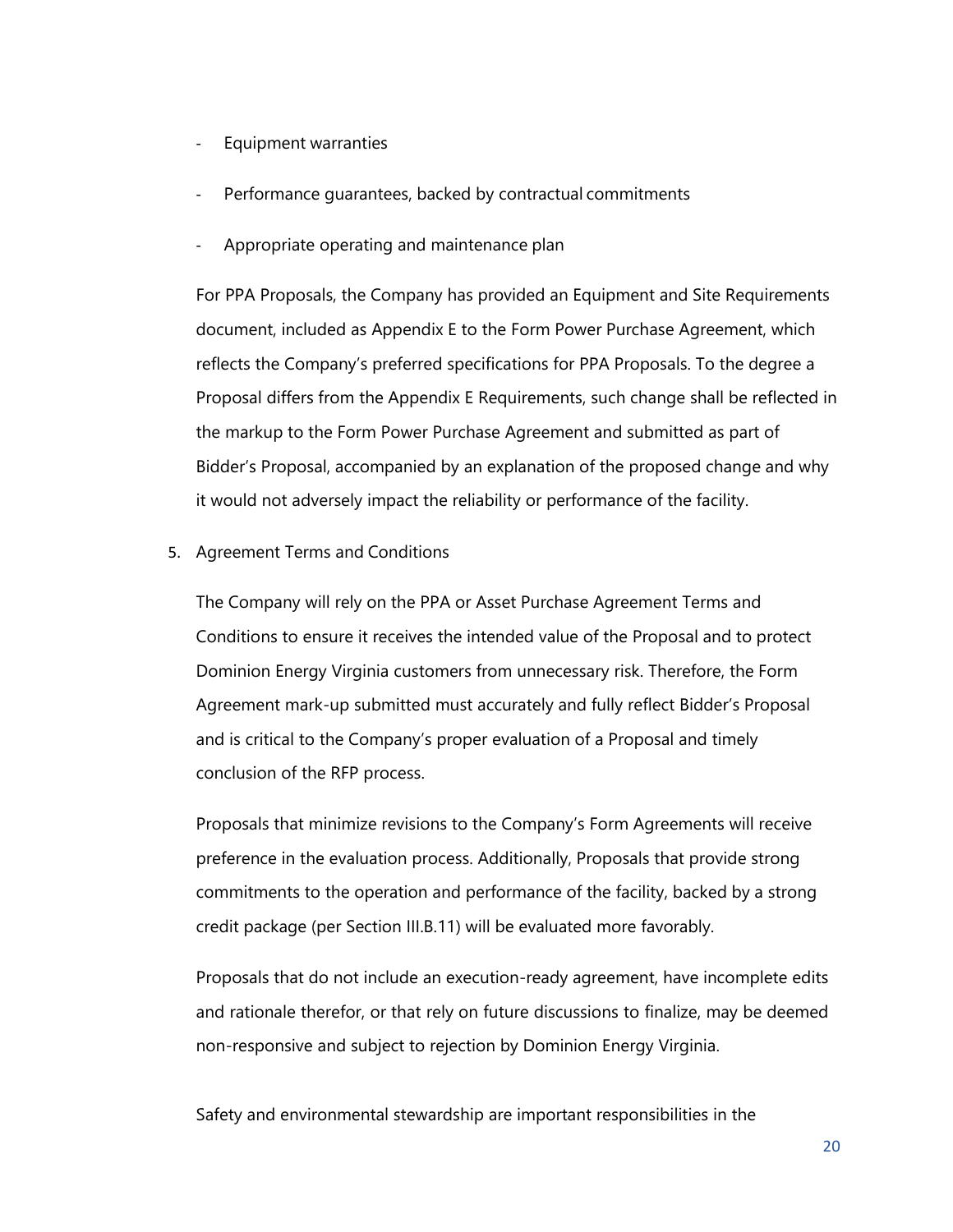development, construction, operations and maintenance, and decommissioning of energy infrastructure assets. To ensure that third party providers under power purchase agreements are appropriately managing their assets, Dominion has incorporated terms and conditions in the PPAs that ensure best management practices and design features are followed. Dominion will provide more information once the form of the PPA is released later this year.

6. Environmental Justice

In 2018, the Company adopted an Environmental Justice (EJ) Policy to affirm its commitment to ensuring the fair treatment and meaningful involvement of all people, regardless of race, color, national origin, or income, in our infrastructure planning and development process. This is also in accordance with the Virginia Environmental Justice Act (VEJA) which states that "it is the policy of the Commonwealth to promote environmental justice and ensure that it is carried out throughout the Commonwealth, with a focus on environmental justice communities and fenceline communities." (See Va. Code §§ 2.2-234-235 for community definitions and policy) The project's impact on Environmental Justice (EJ) and the objectives of the Virginia Environmental Justice Act will be evaluated.

#### 7. Key Risk Factors

<span id="page-20-0"></span>As the Price Evaluation and Non-Price Evaluation reviews are conducted, certain key risks will be compiled and included in the final evaluation ("Key Risk Factors"). These Key Risk Factors may be unique to a Proposal and while reflected in the Price and Non-Price Evaluation, may be significant enough to independently impact the overall favorability of a Proposal. For example, if there is significant uncertainty whether a key permit for a facility can be secured, jeopardizing the ability of the facility to be constructed, then that risk may also be included as an independent consideration in the final evaluation.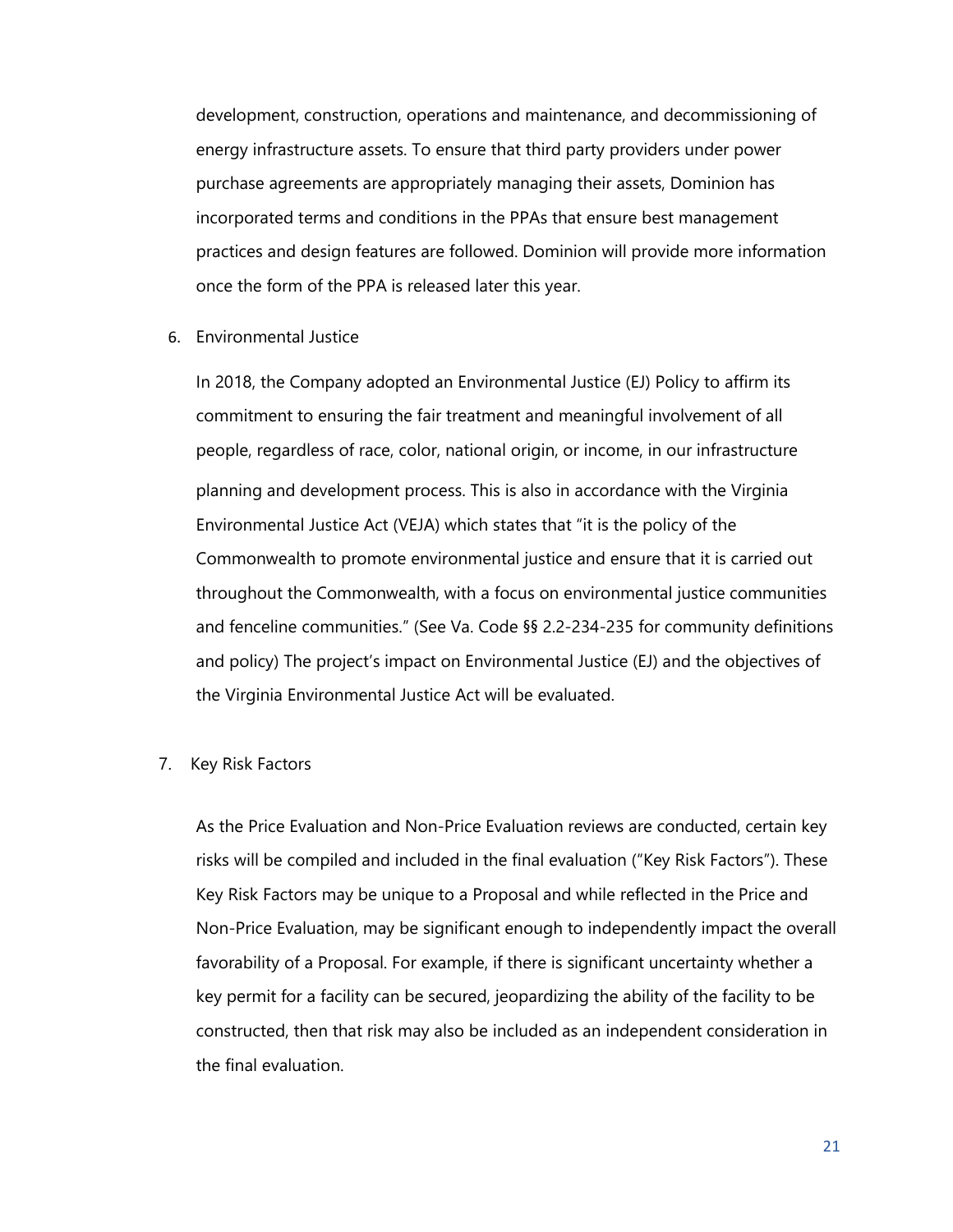# <span id="page-21-0"></span>**PART III – Proposal Submittals**

#### **A. Proposal Requirements & General Instructions**

Prior to submitting Proposal(s), Bidders must complete an Intent to Bid Form and execute a Confidentiality Agreement by the deadline in accordance with Section I.D.

Bidders may submit more than one Proposal. For multiple Proposals related to a single facility, Bidders may provide a single Proposal submittal package that clearly identifies the Proposals' differences. For Proposals that are based on different facilities, Bidders should provide a complete and separate proposal submittal package for each facility.

Bidders must submit Acquisition Proposal(s) on August 2, 2021, no later than 3:00 PM Eastern Time. PPA Proposals must be submitted on March 1, 2022, no later than 3:00 PM Eastern Time. Proposals must be submitted electronically via the Bidder's dedicated SharePoint Site. The Company will not accept Proposals that are mailed, emailed, or hand delivered.

The purpose of these requirements and instructions is to acquire sufficient information from all Bidders that will ensure a uniform and impartial evaluation and ranking of each Proposal. For this reason, the Company requires that Bidders complete all applicable items for each Proposal submitted described in the Part III sections below: B: Proposal Summary Submittal, C. Information Form Addendum, D. Form Agreements, and E. Additional Requested Documents. Bidders should refer to the applicable RFP Checklist available for download on the RFP website for detail on required and requested information to be included in each Proposal.

<span id="page-21-1"></span>In order to be accepted as complete, Proposals must contain all the documents and data requested in the form and format required as indicated in this section and in the RFP Checklist. Any Proposals with material omissions or incomplete responses to the requested items will be deemed non-responsive and may be eliminated from further consideration.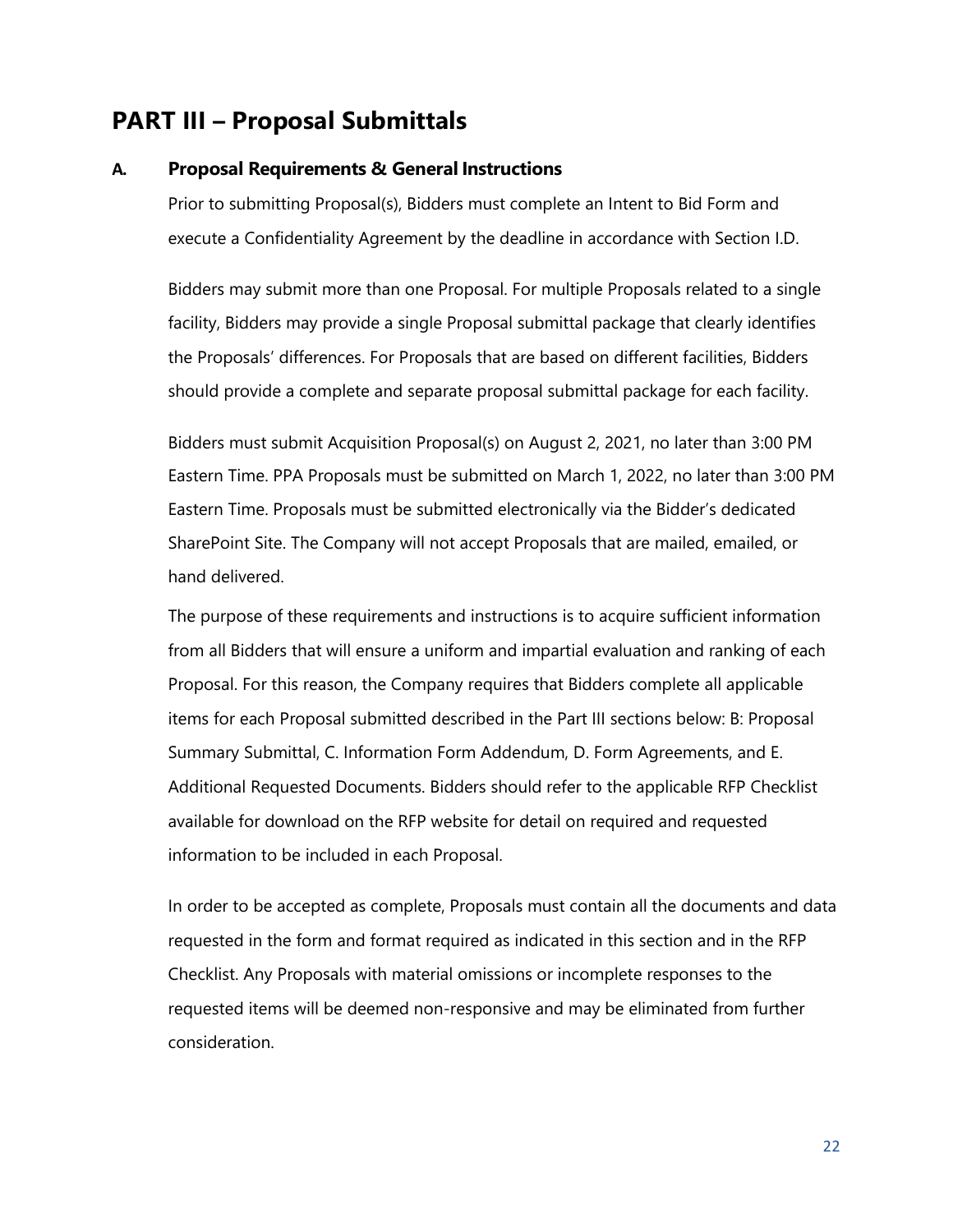# **B. Proposal Summary Submittal**

Bidder's Proposal Summary must be provided in Microsoft Word or Adobe Acrobat PDF file format and contain the following information as applicable. Please maintain the order and content as listed below to facilitate the review of Proposals.

1. Bidder Name, and Contact information

Proposal(s) must be submitted in the legal name of the actual party or the ultimate "upstream" organizational entity that would be bound by any resulting power purchase agreement or asset purchase agreement with Dominion Energy Virginia and authenticated by an officer or other employee who is authorized to bind Bidder to an agreement based on the Proposal(s).

The first page of the Proposal shall list the Bidder and the Bidder Contact Information (Name, Title, Phone, Email Address, and Mailing Address).

2. Exclusivity Agreement

All participating Bidders must execute an Exclusivity Agreement and return the executed Exclusivity Agreement with the Proposal. The Exclusivity Agreement must be signed by an authorized representative of Bidder. The Exclusivity Agreement will be provided to bidders through the SharePoint site once an intent to bid form and Confidentiality Agreement is executed.

3. Proposal Summary: Please provide a brief summary of the Proposal, including key information on the facility, and identification of the proposed structure(s) (i.e., PPA Proposal or Development Proposal). Please highlight any significant unique attributes of the facility relative to similarly situated facilities in the industry.

# **If submitting multiple Proposals for a single facility, please clearly identify and summarize each Proposal in a single Summary.**

- 4. Bidder Summary: Please provide a summary of the Bidder. Summary mustinclude:
	- a. Ultimate corporate parent entity and relationship to Bidder,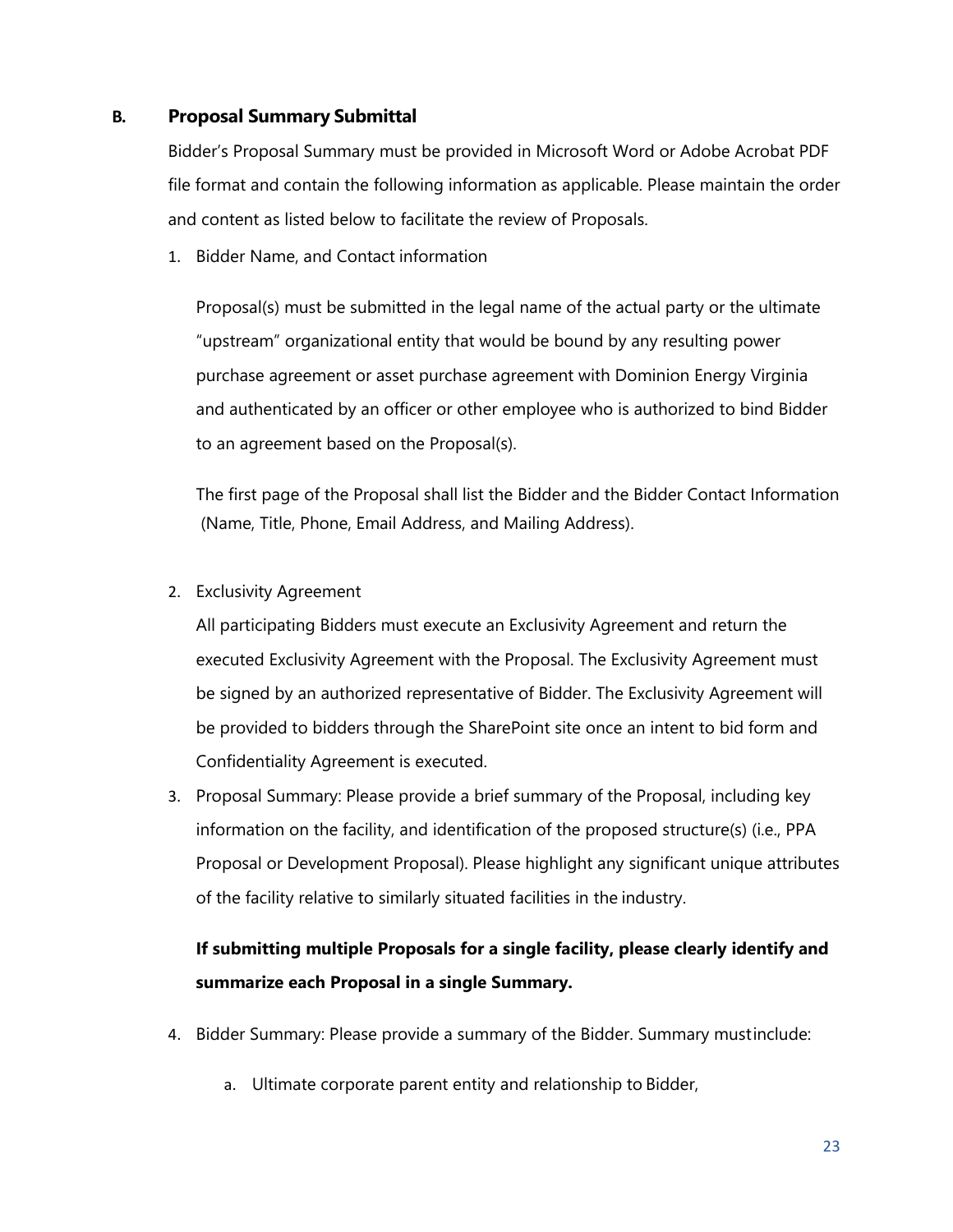- b. Prior experience and qualifications of Bidder as it relates to the execution of the Proposal, and
- c. Summary of Bidder's and guarantor's financial strength and capabilities to develop, own and operate the facility as applicable to the Proposal structure (PPA or Development Proposal).
- 5. Key Contributors Summary: Please provide a summary of the experience and qualifications of other key contributors. Summary must include:
	- a. Prior experience and qualifications of any key developers, engineering, procurement and construction contractors, operators, or other key contributors specifically as it relates to the execution of theProposal;
	- b. Summary of the status of contractual relationship with each keycontributor;
	- c. Key contractual assurances, guarantees, warranties or commitments supporting the Proposal; and
	- d. Past experience of Bidder working with each key contributor.
- 6. Site Summary: Please provide information on the project site, including:
	- a. Bidder rights (owned, leased, under recorded option) to such site. If applicable, provide details of lease agreement or option terms. A letter of intent is not sufficient land control. Please indicate whether additional land rights (including easements) are necessary for the development, construction, interconnection, and operation of the facility. Note that for Development Proposals, projects with land control that cover a 35-year operating life will receive preference in the evaluation process; and
	- b. A preliminary site plan per the requirements in the checklist.
- 7. Development Plan: Please provide a summary of Bidder's development plan, including:
	- a. Discussion of the development schedule, and associated risks and risk mitigants for that schedule, including whether there are contract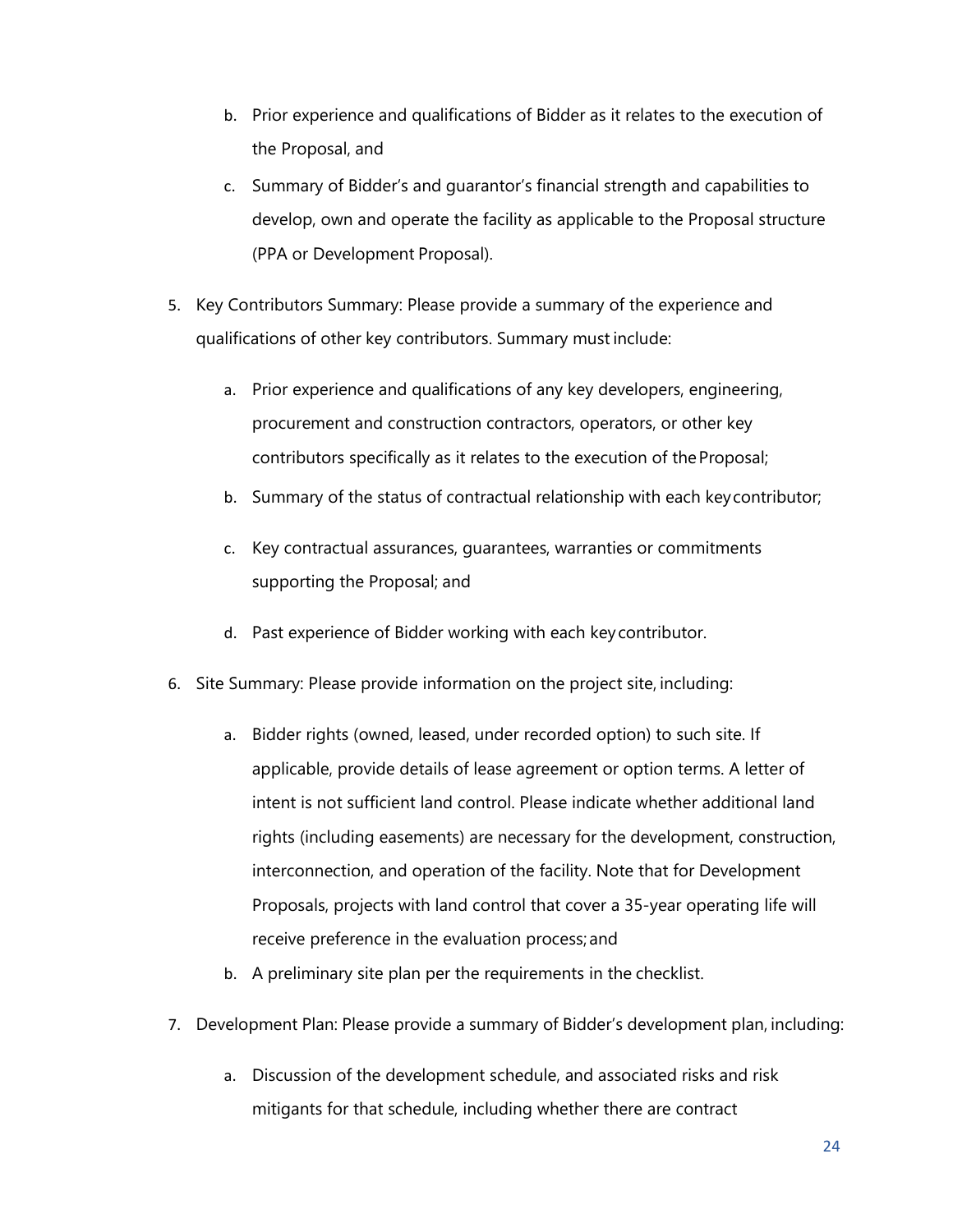commitments from contractors supporting the proposed schedule. Bidder should be prepared to document and commit to proposed development schedule.

- b. Discussion of the financing arrangements, including an overview of the sources of funds, and level of commitment from debt, equity, or other investors. Strong evidence of Bidder's ability to obtain project financing will be evaluated favorably.
- c. Discussion on Permitting, including a list of all required permits, permitting status of each (including expiration dates), and key risks to securing necessary future permits approvals. Provide a Permitting Plan as indicated in the applicable RFP Checklist document.
- d. Discussion on Distribution and Transmission Interconnection, including status of application, studies, and agreements, estimated cost, and estimated schedule for completion of upgrades. This should include a cost estimate for general site telecommunications (see Verizon cost estimate sheet attached to the checklist) and for Dominion Energy owned fiber (APA) for the direct transfer trip (DTT). DTT must be included in the DEV Delivery SGIA scope. For PPA Proposals, Dominion Distribution or private party installed fiber optic is acceptable.
- e. Discussion on any rezoning that may be required, including the schedule and process for rezoning.
- f. For acquisitions, discussion on tree clearing expectations if applicable.
- 8. Operations and Maintenance Plan (PPA proposals only): Please provide a summary of the O&M plan for the facility. Such plan should include any third-party roles and responsibilities for operating, maintaining, and servicing the facility, including any contractual arrangements currently in place.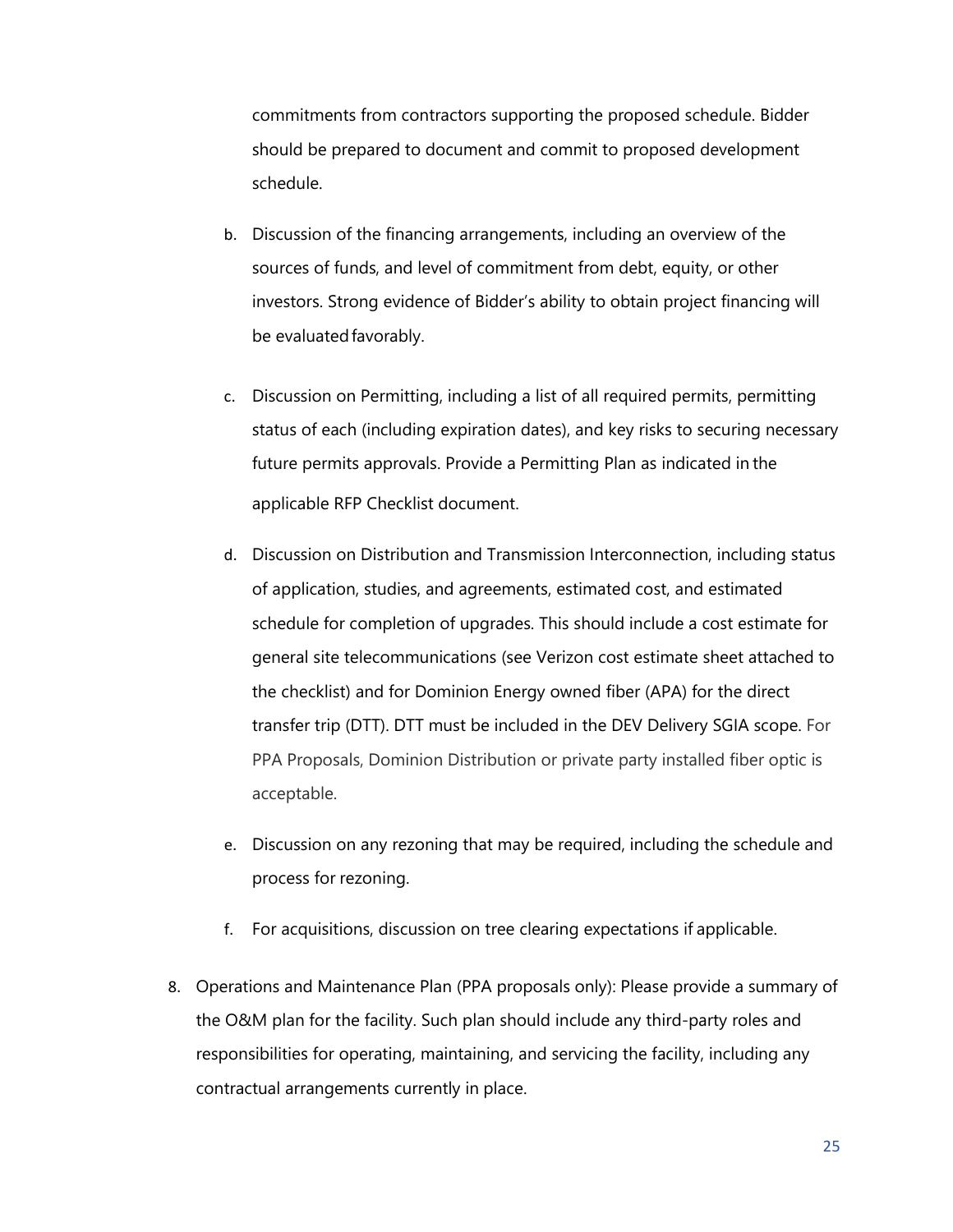- 9. Environmental Plan: Please provide a summary of all environmental diligence completed to date, including any identified concerns and the associated mitigation. For environmental diligence that remains, please provide a detailed scope and schedule that supports a COD as outlined as acceptable in Section I.C.3. All Proposals should include a description of planned environmental mitigation measures to minimize impacts to air quality during project construction and efforts to minimize the carbon footprint associated with the production and transportation of permanently installed equipment to the site. Please indicate the date when referenced information must be refreshed. For all required diligence items, indicate any expirations or dates at which the data would need to be reevaluated. Provide a schedule for refreshing prior to closing.
- 10. Legal Proceedings: Provide a summary of all material actions, suits, claims or proceedings (threatened or pending) against Bidder, its Guarantor (if applicable) or involving the Proposal facility as of the Proposal due date, including those related to employment and labor laws, environmental laws, or contractual disputes for the development, construction or operation of the facility.
- 11. Environmental Violations / OSHA Recordables: Provide a list of all environmental violations and OSHA recordable incidents incurred within the last three (3) years by the Bidder or its contractors on projects built by Bidder. Also include a description of mitigation efforts to address these incidents and the measures that will be employed in the future to avoid recurrences.
- 12. Virginia Economic Impact: Provide a description of the expected use of labor, materials, and other resources from Virginia and/or Virginia businesses for the development, construction, and operation of the Proposal facility. Additionally, provide a description of the expected benefits to be derived by the industries and communities associated with the development, construction, and operation of the Proposalfacility. In addition, indicate any direct benefits the project will provide for the local community.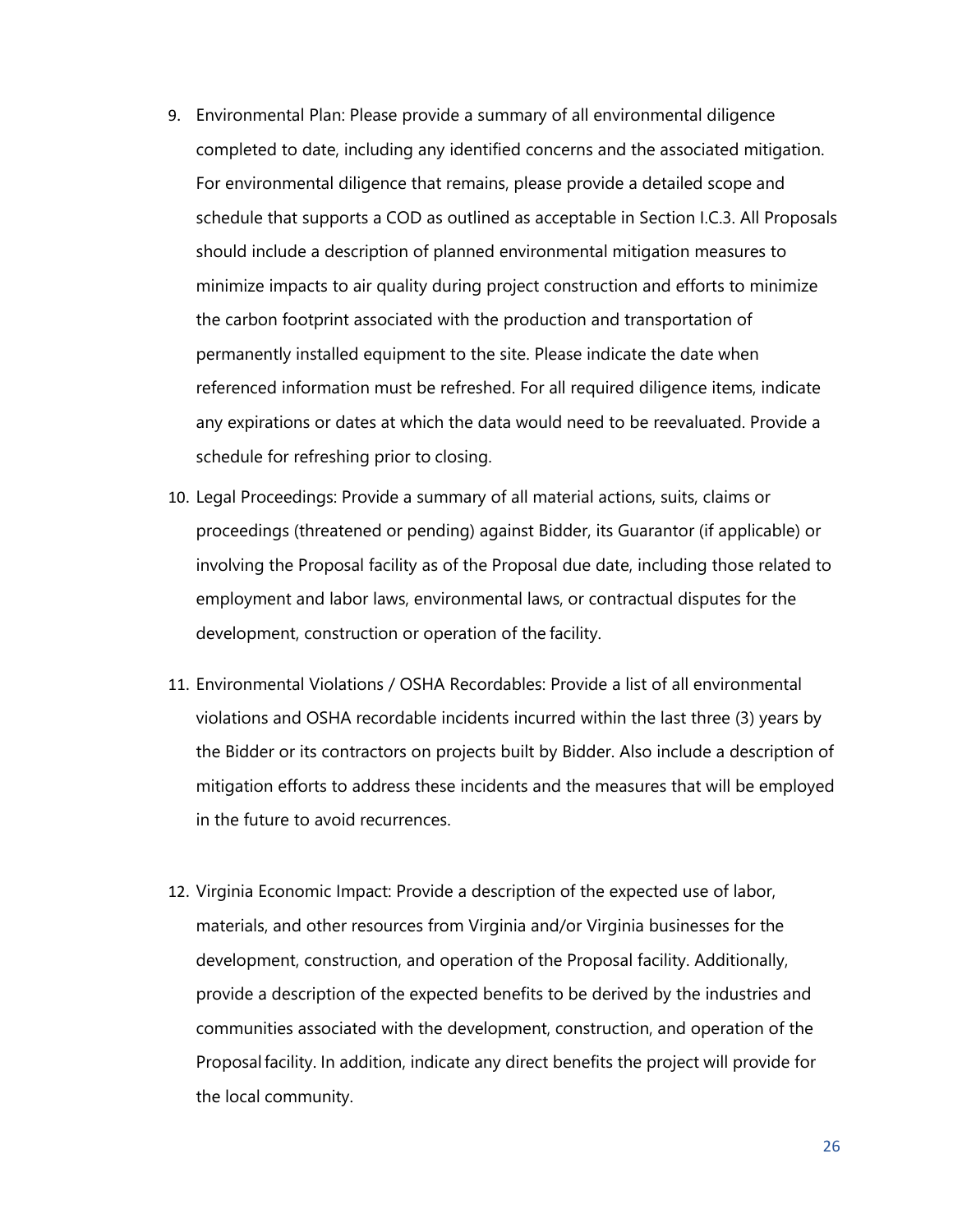- 13. Environmental Justice: The project's impact on Environmental Justice (EJ) and the objectives of the Virginia Environmental Justice Act will be evaluated. Bidders will be required to submit a standard report from EPA's EJSCREEN website and, where needed, provide information on what specific actions have been taken to engage those communities. Specific instructions will be provided in the checklist. An "environmental justice screening" is a type of social impact assessment that includes a demographic profile of the project's surrounding community and a desktop survey of nearby cultural resources, and sensitive receptors like places of worship and schools. The screening is a first step taken to identify potential EJ communities who may require enhanced outreach efforts. It is not intended to disqualifydevelopment in those areas. The company will evaluate the project's EJ factors using the EJSCREEN report and other relevant information outlined in the applicable checklist.
- 14. Project Tax Credits: Development Proposals that include actions and plans that have been taken to maximize the Federal Solar ITC, or some reduced percentage thereof, should detail how that credit is expected to be secured.
- 15. Project Price: For PPA proposals, provide the PPA Base Price, in \$/MWh, applicable for the first contract year subject to a 2.5% escalation factor for subsequent years. For PPA proposals that include a storage component, include a fixed Storage Payment per month, in \$/MW, for the storage facility subject to a 2.5% escalation factor for subsequent years.

For Development Proposals, provide the price applicable for acquisition of project at the relevant development state. Prices for both PPA proposals and Development proposals should also be entered in Section B of the Information Form Addendum document.

16. Credit Package (PPA proposals only): Provide a summary of the proposed credit package (pre-COD and post-COD) to support Bidder's contractual commitments, such as parental guaranties and letters of credit, including amounts/limits. The credit package will be required at the time an agreement is executed and shall provide a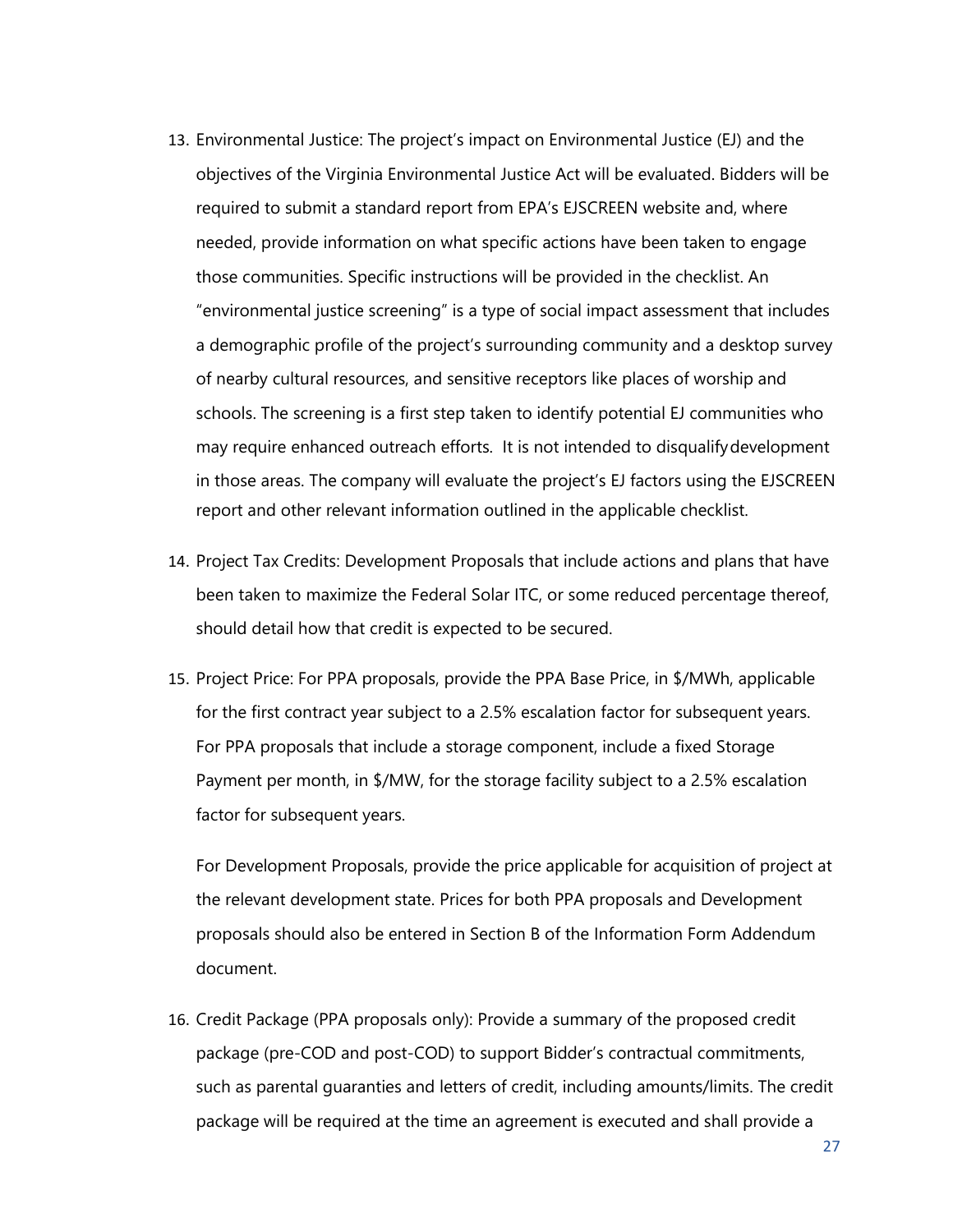minimum of:

- Upon PPA execution: \$90/kW
- Upon COD and completion of performance demonstration: \$60/kW

Letters of credit provided as part of Bidder's credit package must be in form and substance satisfactory to Dominion Energy Virginia, drawn upon a financial institution with a minimum senior unsecured (or equivalent) credit rating of A3 and A- from Moody's and S&P, respectively, a minimum of \$10B USD in assets, and acceptable to Dominion Energy Virginia.

Bidder shall provide a Bank and Trade references in order to satisfy due diligence requirements.

For the Proposal, Bidders may assume that credit packages may utilize guarantees up to the credit limits indicated below. However, such limits will be subject to Dominion Energy Virginia's review of individual entities' credit worthiness, with the limit not to exceed 5% of the entities' tangible net worth ("TNW") relative to the lower of their Moody's or Standard and Poor's Senior Unsecured Rating or equivalent:

| Rating<br>(S&P and Moody's equivalent)   | <b>Unsecured</b><br><b>Credit</b> |
|------------------------------------------|-----------------------------------|
| Baa1/BBB+ or better                      | \$10,000,000                      |
| Baa3/BBB- to Baa2/BBB                    | \$2,000,000                       |
| <b>Below Investment</b><br>Grade/Unrated | \$0                               |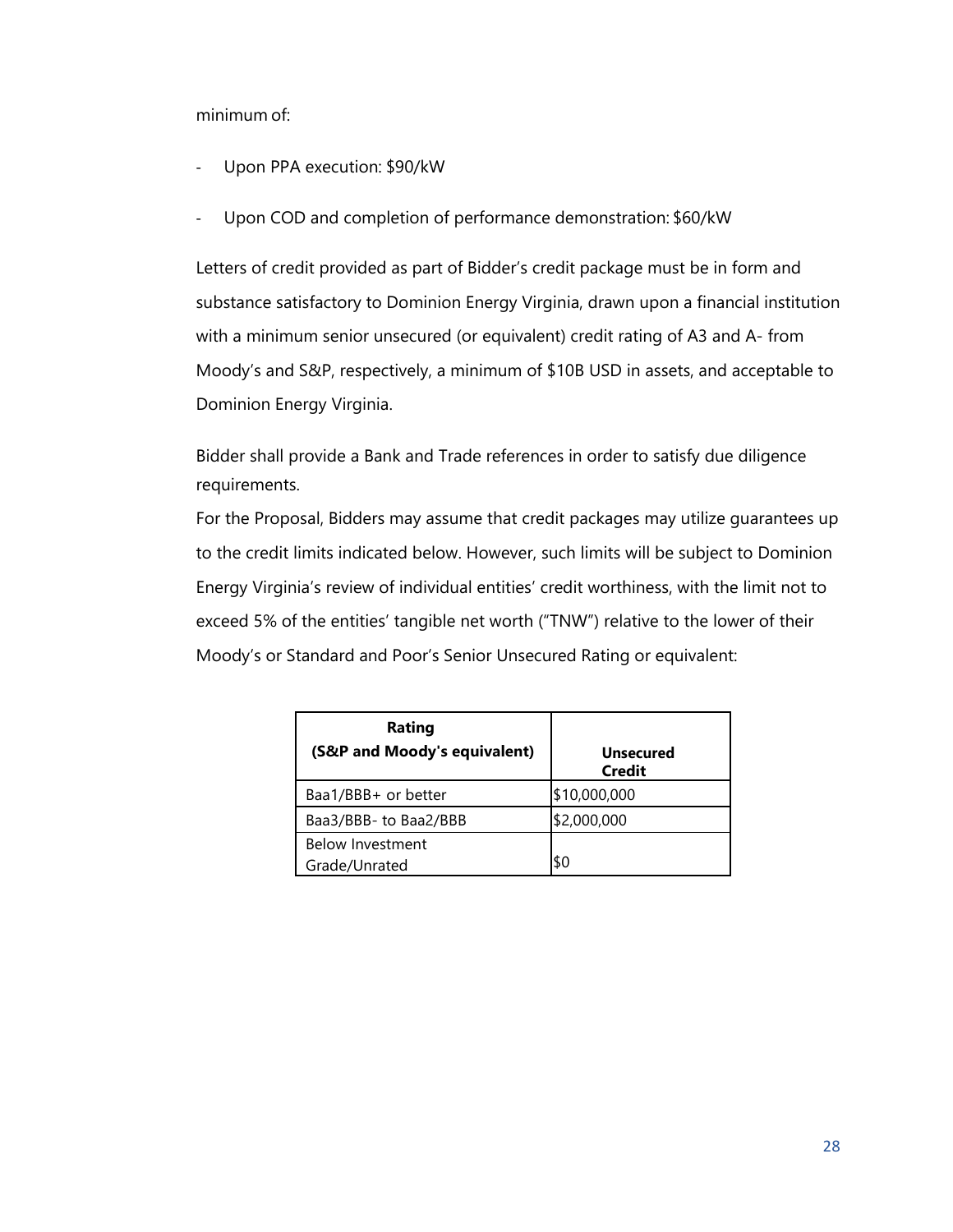The following table provides a hypothetical example of a Bidder's minimum collateral requirement, assuming an 80 MW facility, and a new facility initial security amount of \$90/kW.

| Rating<br>(S&P and Moody's equivalent)   | <b>Unsecure</b><br>d Credit | <b>Required</b><br><b>Secured</b><br><b>Collateral</b> |
|------------------------------------------|-----------------------------|--------------------------------------------------------|
| Baa1/BBB+ or better                      | \$10,000,000*               | $$0*$                                                  |
| Baa3/BBB- to Baa2/BBB                    | \$2,000,000*                | \$5,200,000*                                           |
| <b>Below Investment</b><br>Grade/Unrated | 0%                          | \$7,200,000                                            |

\* Approved, unsecured credit requires Bidder or Guarantor to have a senior unsecured rating which is investment graded by Moody's and S&P, or financial reporting submitted for Bidder or Guarantor supports an internal investment grade rating as determined in a commercially reasonable manner by Dominion Energy Virginia. If unsecured credit extended to guarantor, a parental guaranty would be required. TNW must be a minimum of \$144,000,000 to cover the full \$7,200,000 credit package requirement.

# <span id="page-28-0"></span>**C. Information Form Addendum**

<span id="page-28-1"></span>The Information Form Addendum template can be found on the RFP website at [www.dominionenergy.com/2021SolarWindStorageRFP](http://www.dominionenergy.com/2021SolarWindStorageRFP) and will be provided by the Company in the designated Bidder SharePoint site as well. The Proposal's Information Form Addendum must be provided in Microsoft Excel file format, and contain the information requested as applicable to the Proposal. Please maintain the order and format of the worksheets to facilitate the Company's review of the Proposal. The completed form should be uploaded to the Bidder SharePoint site.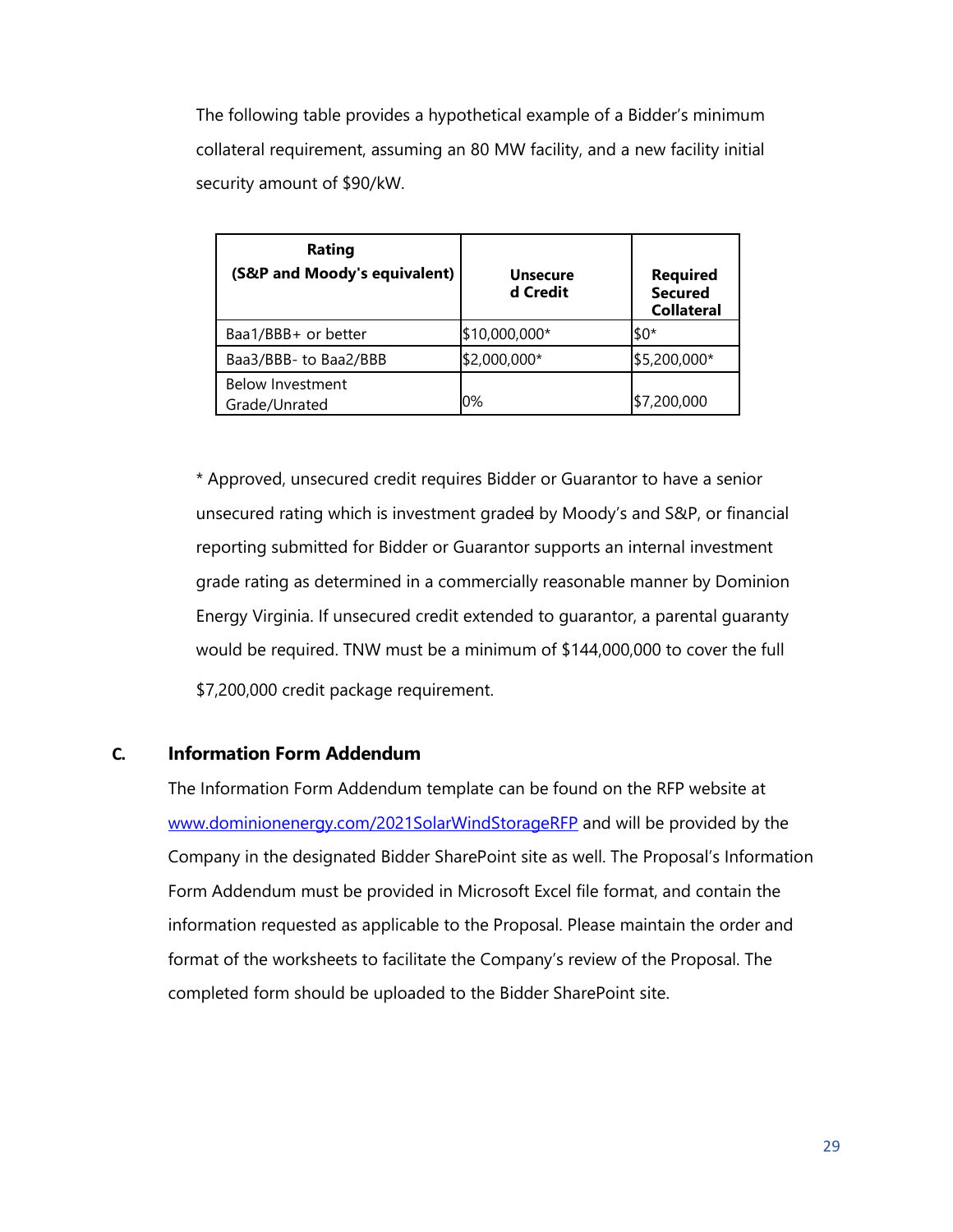#### **D. Form Agreements**

After a Bidder has successfully completed and submitted the Intent to Bid Form and fully- executed CA, the Company will provide access to the SharePoint Room, which will contain the Form Agreements as indicated in Part I.D.1 Key Dates. The Proposal must be accompanied by either (i) an affirmative statement that Bidder is taking no exception to the Form Agreements provided pursuant to this RFP; or (ii) a fully marked-up Form Agreement that is reflective of its bid, and that Bidder deems execution- ready. This is critical for the Company to properly evaluate a Proposal, and to ensure the Company can conclude the RFP process in a timely manner. Any proposed revisions to the Form Agreements must be clearly marked with specific language detailing any such revisions and the accompanying rationale therefor. Proposals with incomplete Form Agreement revisions, edits and/or accompanying rationale, or that rely on future negotiations to finalize may be deemed non-responsive and subject to rejection by Dominion Energy Virginia. While proposed revisions to the Form Agreements may be considered, Proposals that minimize such revisions will receive preference in the evaluation process.

In the case of clause (ii) above, Bidder's Proposal must contain two Form Agreement submittal files. The first shall be a file in Microsoft Word or Adobe Acrobat PDF file format that reflects all the proposed edits to the Form Agreement, as redline marks. The second shall be a file in Microsoft Word format that is a "clean" version, reflecting acceptance of all proposed edits. Reasons or explanations for proposed edits can be included in the text of the documents, or as a separate file.

## <span id="page-29-0"></span>**E. Planned Development and Construction Schedule**

For PPA Proposals, Bidder shall provide a Planned Development and Construction Schedule in Adobe Acrobat PDF file format, which should include:

- a. Permitting activities for each major permit
- b. Certificate of Public Convenience and Necessity ("CPCN") and/or DEQ Permit by Rule process
- c. Interconnection Process and Schedule
- d. Major Equipment Procurement
- e. Engineering, Procurement and Construction Bid and Award Process